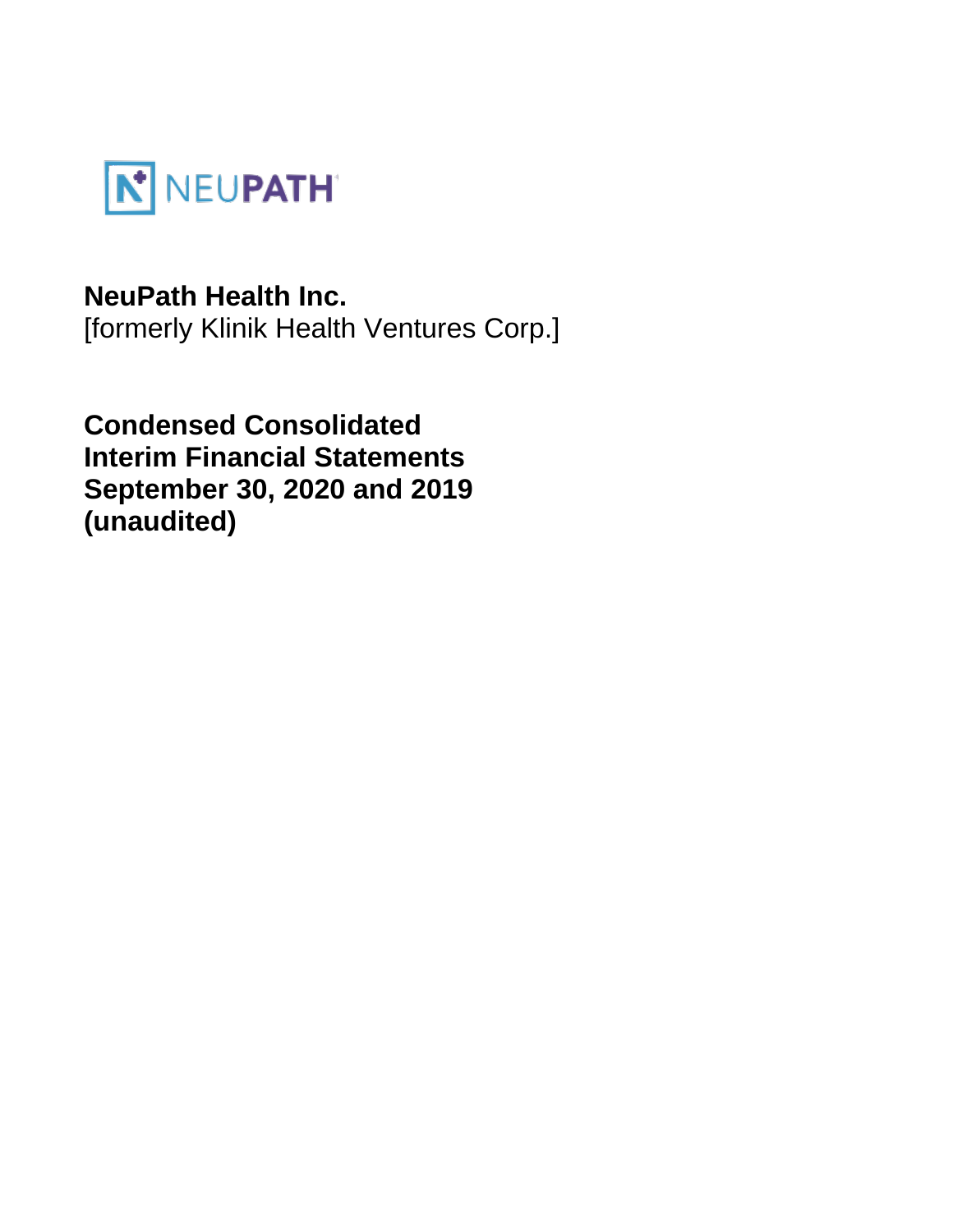# **NEUPATH HEALTH INC.** [formerly Klinik Health Ventures Corp.] **CONSOLIDATED INTERIM STATEMENTS OF FINANCIAL POSITION (UNAUDITED)**

|                                          |                | As at<br>September 30, 2020 | As at<br>December 31, 2019 |
|------------------------------------------|----------------|-----------------------------|----------------------------|
| (Canadian dollars in thousands)          | <b>Notes</b>   | \$                          | \$                         |
| <b>ASSETS</b>                            |                |                             |                            |
| <b>CURRENT</b>                           |                |                             |                            |
| Cash                                     |                | 2,338                       | 883                        |
| Accounts receivable                      |                | 6,879                       | 7,151                      |
| Other assets                             |                | 599                         | 614                        |
| <b>TOTAL CURRENT ASSETS</b>              |                | 9,816                       | 8,648                      |
|                                          |                |                             |                            |
| <b>NON-CURRENT</b>                       |                |                             |                            |
| Property, plant and equipment            |                | 3,022                       | 3,359                      |
| Right-of-use assets                      |                | 4,021                       | 4,857                      |
| Other assets                             |                | 337                         | 427                        |
| Intangible assets                        |                | 1,047                       | 1,729                      |
| Goodwill                                 |                | 18,970                      | 18,970                     |
| <b>TOTAL ASSETS</b>                      |                | 37,213                      | 37,990                     |
|                                          |                |                             |                            |
| <b>LIABILITIES AND EQUITY</b>            |                |                             |                            |
| <b>CURRENT</b>                           |                |                             |                            |
| Accounts payable and accrued liabilities |                | 5,515                       | 5,161                      |
| Provisions                               | 6              | 225                         | 892                        |
| Derivative financial liabilities         | 8              |                             | 1,175                      |
| Conversion feature on preferred shares   | 9              |                             | 236                        |
| Preferred shares liability               | 9              |                             | 798                        |
| Current portion of long-term debt        | 8              | 3,391                       | 8,588                      |
| Current portion of lease obligations     | 7              | 1,100                       | 1,019                      |
| Current income tax liabilities           |                | 565                         | 169                        |
| <b>TOTAL CURRENT LIABILITIES</b>         |                | 10,796                      | 18,038                     |
|                                          |                |                             |                            |
| <b>NON-CURRENT</b>                       |                |                             |                            |
| Long-term debt                           | 8              | 1,246                       | 1,187                      |
| Lease obligations                        | $\overline{7}$ | 3,838                       | 4,672                      |
| Deferred income tax liabilities          |                | 96                          | 96                         |
| Due to related parties                   | 16, 17         | 3,674                       | 4,226                      |
| <b>TOTAL LIABILITIES</b>                 |                | 19,650                      | 28,219                     |
|                                          |                |                             |                            |
| <b>EQUITY</b>                            |                |                             |                            |
| Share capital                            | 4, 10          | 23,473                      | 11,527                     |
| Warrants                                 | 4, 12          | 11,727                      | 11,653                     |
| Contributed surplus                      | 4, 11          | 317                         | 74                         |
| Deficit                                  |                | (17, 954)                   | (13, 483)                  |
| <b>TOTAL EQUITY</b>                      |                | 17,563                      | 9,771                      |
| TOTAL LIABILITIES AND EQUITY             |                | 37,213                      | 37,990                     |

Note 15, *Commitments*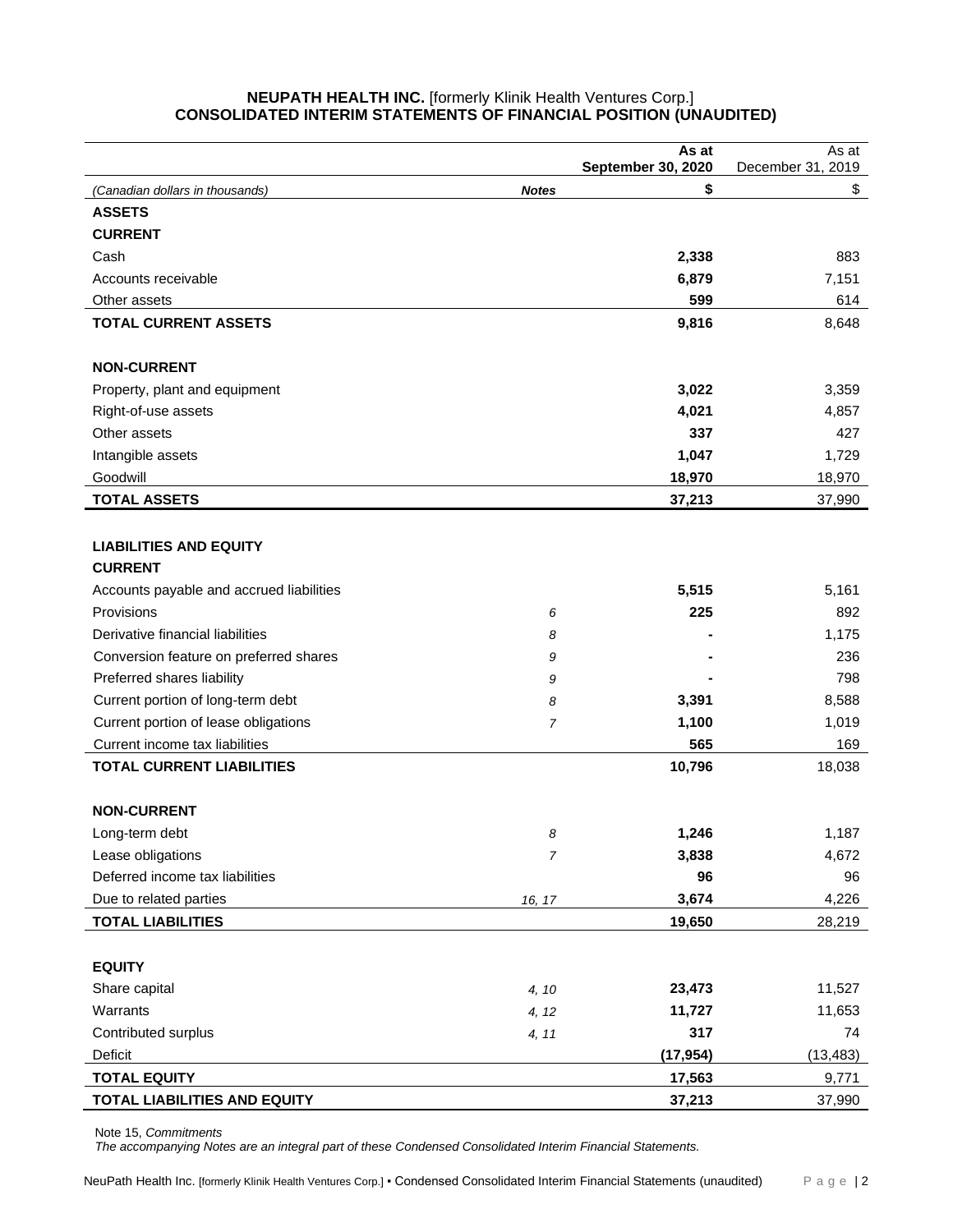# **NEUPATH HEALTH INC.** [formerly Klinik Health Ventures Corp.] **CONSOLIDATED INTERIM STATEMENTS OF NET LOSS AND COMPREHENSIVE LOSS (UNAUDITED)**

|                                                                           |              | Three months ended<br>September 30 |        | Nine months ended<br>September 30 |          |  |
|---------------------------------------------------------------------------|--------------|------------------------------------|--------|-----------------------------------|----------|--|
|                                                                           |              | 2020                               | 2019   | 2020                              | 2019     |  |
| (Canadian dollars in thousands,<br>except per share figures)              | <b>Notes</b> | \$                                 | \$     | \$                                | \$       |  |
| <b>REVENUE</b>                                                            |              |                                    |        |                                   |          |  |
| <b>Medical services</b>                                                   | 3, 18        | 12,005                             | 12,669 | 34,829                            | 36,595   |  |
| <b>Total revenue</b>                                                      |              | 12,005                             | 12,669 | 34,829                            | 36,595   |  |
| <b>OPERATING EXPENSES</b>                                                 |              |                                    |        |                                   |          |  |
| Cost of medical services                                                  |              | 9,424                              | 10,179 | 27,628                            | 29,341   |  |
| General and administrative expenses                                       | 5, 11        | 1,572                              | 1,406  | 4,480                             | 4,768    |  |
| Occupancy costs                                                           |              | 345                                | 370    | 1,011                             | 1,038    |  |
| Depreciation and amortization                                             |              | 622                                | 681    | 1,867                             | 1,871    |  |
| Interest cost                                                             |              | 153                                | 462    | 1,289                             | 1,394    |  |
| <b>Total operating expenses</b>                                           |              | 12,116                             | 13,098 | 36,275                            | 38,412   |  |
| <b>OTHER EXPENSES (INCOME)</b>                                            |              |                                    |        |                                   |          |  |
| Fair value adjustments                                                    | 8.9          |                                    | 93     | 405                               | 401      |  |
| Finance income                                                            |              | (11)                               | (14)   | (35)                              | (42)     |  |
| Listing expense and transaction costs                                     | 4            |                                    |        | 2,258                             |          |  |
| Net loss before income taxes                                              |              | (100)                              | (508)  | (4,074)                           | (2, 176) |  |
| <b>INCOME TAXES</b>                                                       |              |                                    |        |                                   |          |  |
| Current tax expense                                                       |              | 190                                | 81     | 397                               | 373      |  |
| <b>NET LOSS AND COMPREHENSIVE LOSS</b>                                    |              | (290)                              | (589)  | (4, 471)                          | (2, 549) |  |
| Net loss per common share                                                 |              |                                    |        |                                   |          |  |
| basic and diluted                                                         |              | (0.01)                             | (0.04) | (0.21)                            | (0.17)   |  |
| Weighted average number of common<br>shares outstanding<br>(in thousands) |              |                                    |        |                                   |          |  |
| basic and diluted                                                         |              | 28.503                             | 16,085 | 20,816                            | 15,388   |  |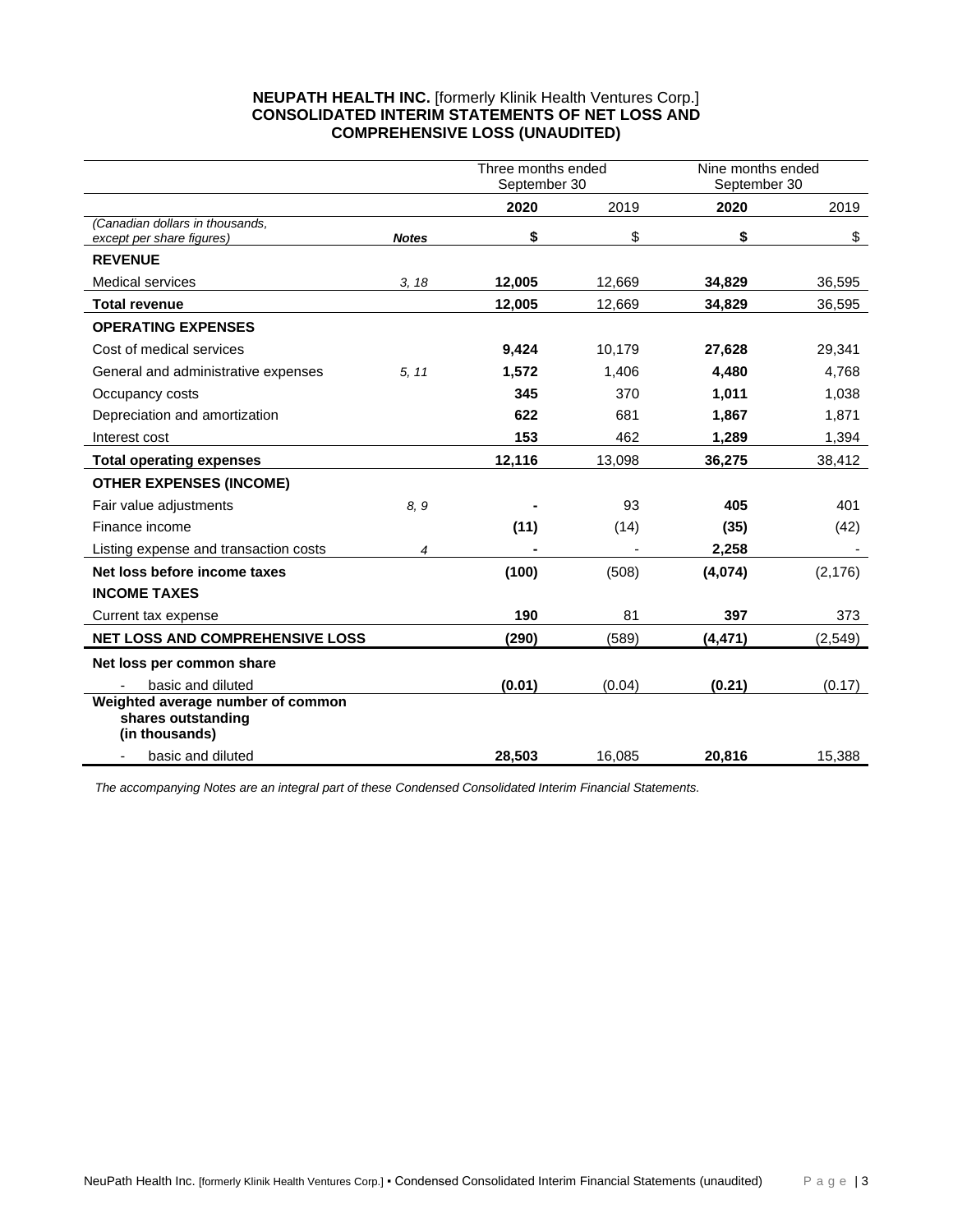# **NEUPATH HEALTH INC.** [formerly Klinik Health Ventures Corp.] **CONSOLIDATED INTERIM STATEMENTS OF CHANGES IN EQUITY (UNAUDITED)**

|                                                                    |              |                      |        |                 | <b>Contributed</b> |                |              |
|--------------------------------------------------------------------|--------------|----------------------|--------|-----------------|--------------------|----------------|--------------|
|                                                                    |              | <b>Share Capital</b> |        | <b>Warrants</b> | <b>Surplus</b>     | <b>Deficit</b> | <b>Total</b> |
| (Canadian dollars in thousands,<br>except number of shares)        | <b>Notes</b> | 000s                 | \$     | \$              | \$                 | \$             | \$           |
| Balance, December 31, 2018                                         |              | 13,898               | 9,066  | 11,482          |                    | (8, 173)       | 12,375       |
| <b>Issuance of warrants</b><br>Issuance of common shares,          | 12           |                      |        | 136             |                    |                | 136          |
| net of issue costs                                                 | 10           | 2,187                | 2,052  |                 |                    |                | 2,052        |
| Net and comprehensive loss                                         |              |                      |        |                 |                    | (2,549)        | (2, 549)     |
| Balance, September 30, 2019                                        |              | 16,085               | 11,118 | 11,618          |                    | (10, 722)      | 12,014       |
| Stock option compensation<br>expense                               | 11           |                      |        |                 | 74                 |                | 74           |
| <b>Issuance of warrants</b><br>Issuance of common shares,          | 12           |                      |        | 35              |                    |                | 35           |
| net of issue costs                                                 | 10           | 472                  | 409    |                 |                    |                | 409          |
| Net and comprehensive loss                                         |              |                      |        |                 |                    | (2,761)        | (2,761)      |
| Balance, December 31, 2019                                         |              | 16,557               | 11,527 | 11,653          | 74                 | (13, 483)      | 9,771        |
| Stock option compensation<br>expense<br>Reverse takeover of Klinik | 11           |                      |        |                 | 124                |                | 124          |
| Health Ventures Corp.                                              | 4            | 3,870                | 3,870  | 74              | 119                |                | 4,063        |
| Conversion of long-term debt<br>Conversion of preferred            | 8            | 6,724                | 6,724  |                 |                    |                | 6,724        |
| shares                                                             | 9            | 1,352                | 1,352  |                 |                    |                | 1,352        |
| Net and comprehensive loss                                         |              |                      |        |                 |                    | (4, 471)       | (4, 471)     |
| Balance, September 30, 2020                                        |              | 28,503               | 23,473 | 11,727          | 317                | (17, 954)      | 17,563       |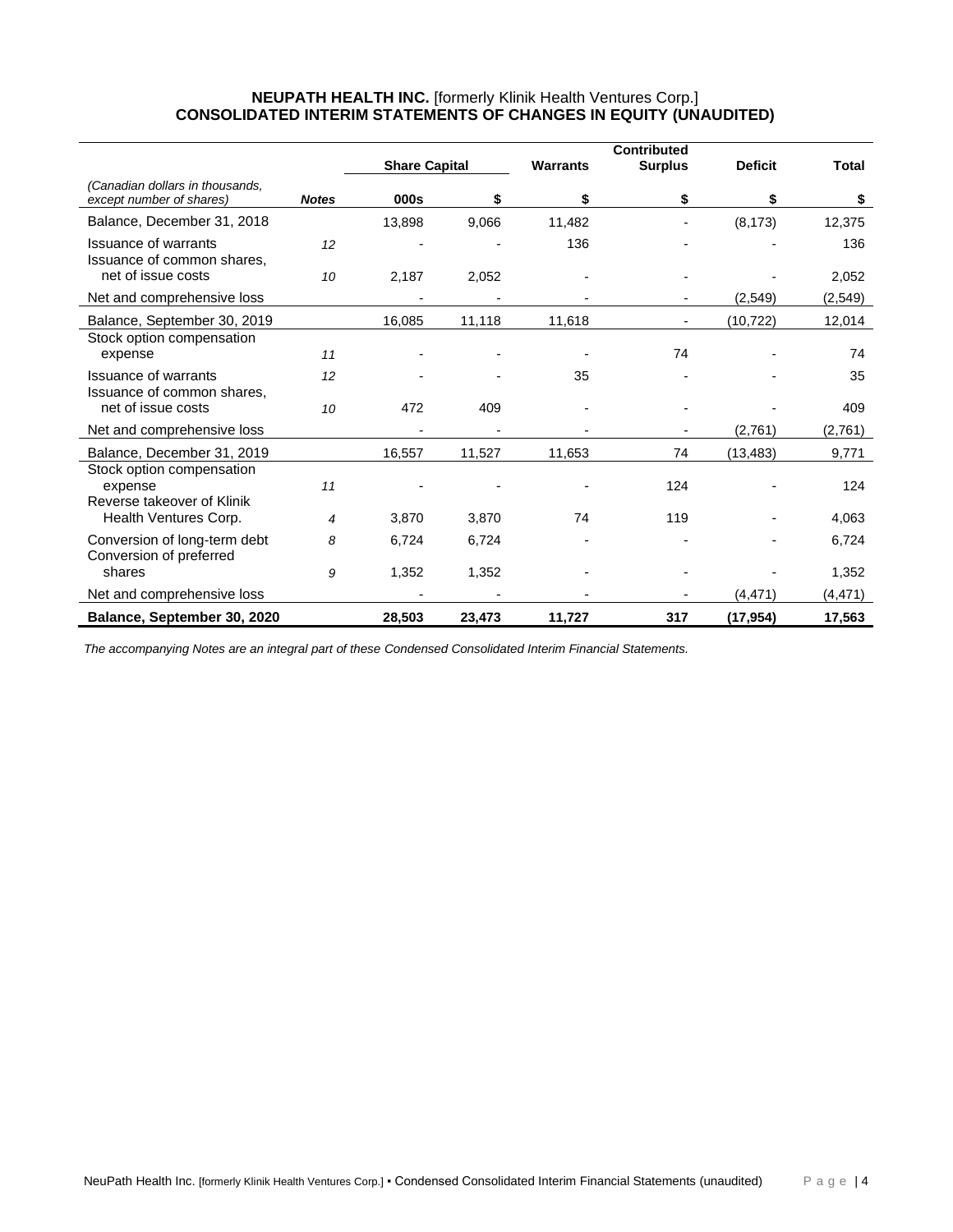# **NEUPATH HEALTH INC.** [formerly Klinik Health Ventures Corp.] **CONSOLIDATED INTERIM STATEMENTS OF CASH FLOWS (UNAUDITED)**

|                                                                   | Nine months ended<br>September 30 |          |          |
|-------------------------------------------------------------------|-----------------------------------|----------|----------|
|                                                                   |                                   | 2020     | 2019     |
| (Canadian dollars in thousands)                                   | <b>Notes</b>                      | \$       | \$       |
| <b>OPERATING ACTIVITIES</b>                                       |                                   |          |          |
| Net and comprehensive loss                                        |                                   | (4, 471) | (2,549)  |
| Items not involving current cash flows:                           |                                   |          |          |
| Depreciation and amortization                                     |                                   | 1,892    | 1,857    |
| Accretion of lease obligations                                    | $\overline{7}$                    | 415      | 490      |
| Accretion of long-term debt                                       |                                   | 389      | 469      |
| Accretion of preferred shares liability                           |                                   | 277      | 102      |
| Accretion on promissory note                                      |                                   | 15       | 71       |
| Gain on modification of long-term debt                            | 8                                 | (143)    |          |
| Gain on modification of preferred shares                          | 9                                 | (61)     |          |
| Fair value adjustment of derivative financial liabilities         | 8                                 | 507      | 334      |
| Fair value adjustment of conversion feature on preferred shares   | 9                                 | 102      | 67       |
| Accretion of finance lease receivable                             |                                   | (35)     | (42)     |
| Listing expense                                                   | 4                                 | 1,373    |          |
| Equity-settled stock option compensation expense                  | 11                                | 124      |          |
|                                                                   |                                   | 384      | 799      |
| Net change in non-cash working capital                            | 14                                | 284      | (2,378)  |
| CASH PROVIDED BY (USED IN) OPERATING ACTIVITIES                   |                                   | 668      | (1, 579) |
| <b>INVESTING ACTIVITIES</b>                                       |                                   |          |          |
| Acquisition of CompreMed, net of cash acquired                    | 5                                 |          | (141)    |
| Acquisition of property, plant and equipment, net of disposals    |                                   | (37)     | (103)    |
| Cash acquired on reverse takeover of Klinik Health Ventures Corp. | 4                                 | 2,784    |          |
| CASH PROVIDED BY (USED IN) INVESTING ACTIVITIES                   |                                   | 2,747    | (244)    |
| <b>FINANCING ACTIVITIES</b>                                       |                                   |          |          |
| Proceeds on issuance of common shares, net of issue costs         |                                   |          | 2,188    |
| Repayment of long-term debt                                       |                                   | (421)    | (1,026)  |
| Advances of long-term debt                                        |                                   | 80       |          |
| Advances from related parties                                     |                                   | 55       | 871      |
| Receipts from finance lease receivable                            |                                   | 116      | 114      |
| Repayment of promissory note                                      | 17                                | (622)    | (80)     |
| Repayment of lease obligations                                    | 7                                 | (1, 168) | (1, 187) |
| CASH PROVIDED BY (USED IN) FINANCING ACTIVITIES                   |                                   | (1,960)  | 880      |
| Net change in cash during the period                              |                                   | 1,455    | (943)    |
| Cash, beginning of the period                                     |                                   | 883      | 1,422    |
| <b>CASH, END OF PERIOD</b>                                        |                                   | 2,338    | 479      |
|                                                                   |                                   |          |          |
| <b>Supplemental Cash Flow Information</b>                         |                                   |          |          |
| Interest paid <sup>1</sup>                                        |                                   | 266      | 172      |
| Income taxes paid                                                 |                                   |          | 353      |

<sup>1.</sup> Amounts received for interest were reflected as operating cash flows in the Consolidated Interim Statements of Cash Flows.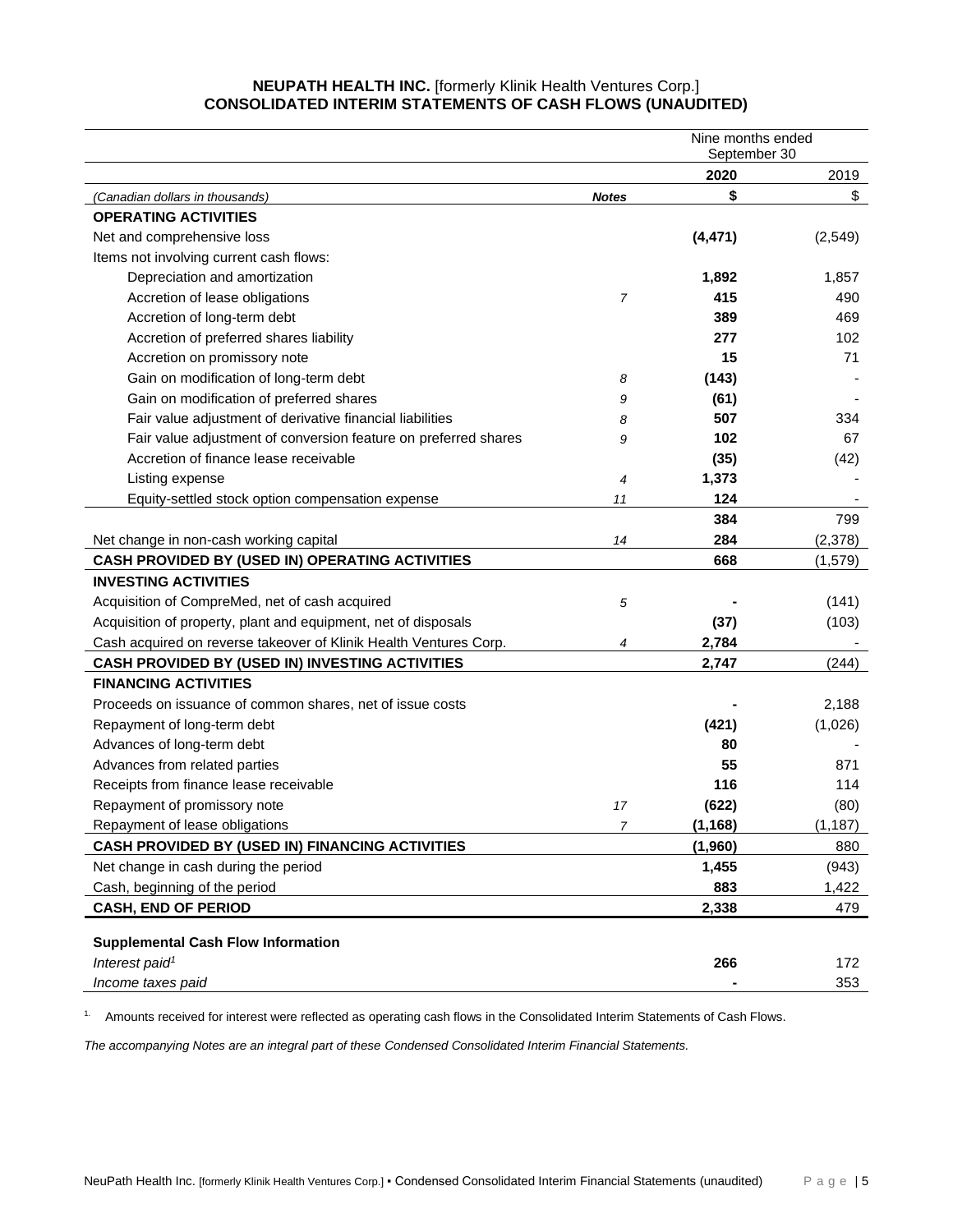# **1. NATURE OF BUSINESS**

NeuPath Health Inc. ("NeuPath" or the "Company") is Canada's largest provider of chronic pain management services and operates under the brand names CPM - Centres for Pain Management and InMedic Creative Medicine ("InMedic"). NeuPath has twelve locations across Ontario. NeuPath offers a comprehensive chronic pain assessment and multi-modal treatment plan based on recommendations by a group of trained physicians to help patients manage their chronic pain and optimize their quality of life. NeuPath provides workplace health services and independent medical assessments to disability insurers through its subsidiary, CompreMed Canada Inc. ("CompreMed").

NeuPath (formerly Klinik Health Ventures Corp.) was incorporated under the laws of the Province of Ontario on April 17, 2019. On June 25, 2020, the Company amended its articles to change its name from Klinik Health Ventures Corp. to NeuPath Health Inc. As a result of the transaction described in Note 4, *Reverse Take Over Transaction*, on June 25, 2020, the Company continued to carry on the business of 2576560 Ontario Inc. ("257") under the *Business Corporations Act* (Ontario). The Company's common shares are listed on the TSX Venture Exchange under the symbol NPTH.

The Company's registered office is located at 181 Bay Street, Suite 2100, Toronto, Ontario, Canada, M5J 2T3.

# **2. GOING CONCERN ASSUMPTION**

These Condensed Consolidated Interim Financial Statements have been prepared on a going concern basis, which presumes that the Company will be able to realize its assets and discharge its liabilities in the normal course of operations for the foreseeable future.

As at September 30, 2020, the Company had an accumulated deficit of \$17,954, including a net loss of \$4,471 during the nine months ended September 30, 2020.

Given the start up nature of the business, the Company's liquidity requirements are dependent on its ability to raise additional capital by selling additional equity, from the exercise of common share warrants or by obtaining credit facilities. Unexpected increases in costs and expenses due to operational decisions made by the Company and/or factors beyond the Company's control, such as foregone revenues and increased expenses as a result of the impact of the novel coronavirus ("COVID-19"), could cause a material impact on cash resources and the profitability of the Company. See Note 20, *Subsequent Event* for additional information relating to the Company's liquidity.

There can be no assurance that the Company will have sufficient capital to fund its ongoing operations. In addition, the Company may not be able to secure adequate debt or equity financing on desirable terms or at all. The credit ratings that the Company might obtain in connection with any debt financing may make securing debt financing prohibitive. There can be no assurance that additional financing will be available on acceptable terms or at all.

As there can be no certainty as to the outcome of the above matters, there is material uncertainty that may cast significant doubt about the Company's ability to continue as a going concern.

These Condensed Consolidated Interim Financial Statements do not include any adjustments to the amounts and classification of assets and liabilities that would be necessary should the Company be unable to continue as a going concern.

# **3. BASIS OF PREPARATION**

# **Statement of Compliance**

The Company prepares its Condensed Consolidated Interim Financial Statements in accordance with International Accounting Standard 34, *Interim Financial Reporting*. The areas involving a higher degree of judgment or complexity or areas where assumptions and estimates are significant to these Condensed Consolidated Interim Financial Statements were the same as those applied to the Company's annual Consolidated Financial Statements as at and for the year ended December 31, 2019. Accordingly, these Condensed Consolidated Interim Financial Statements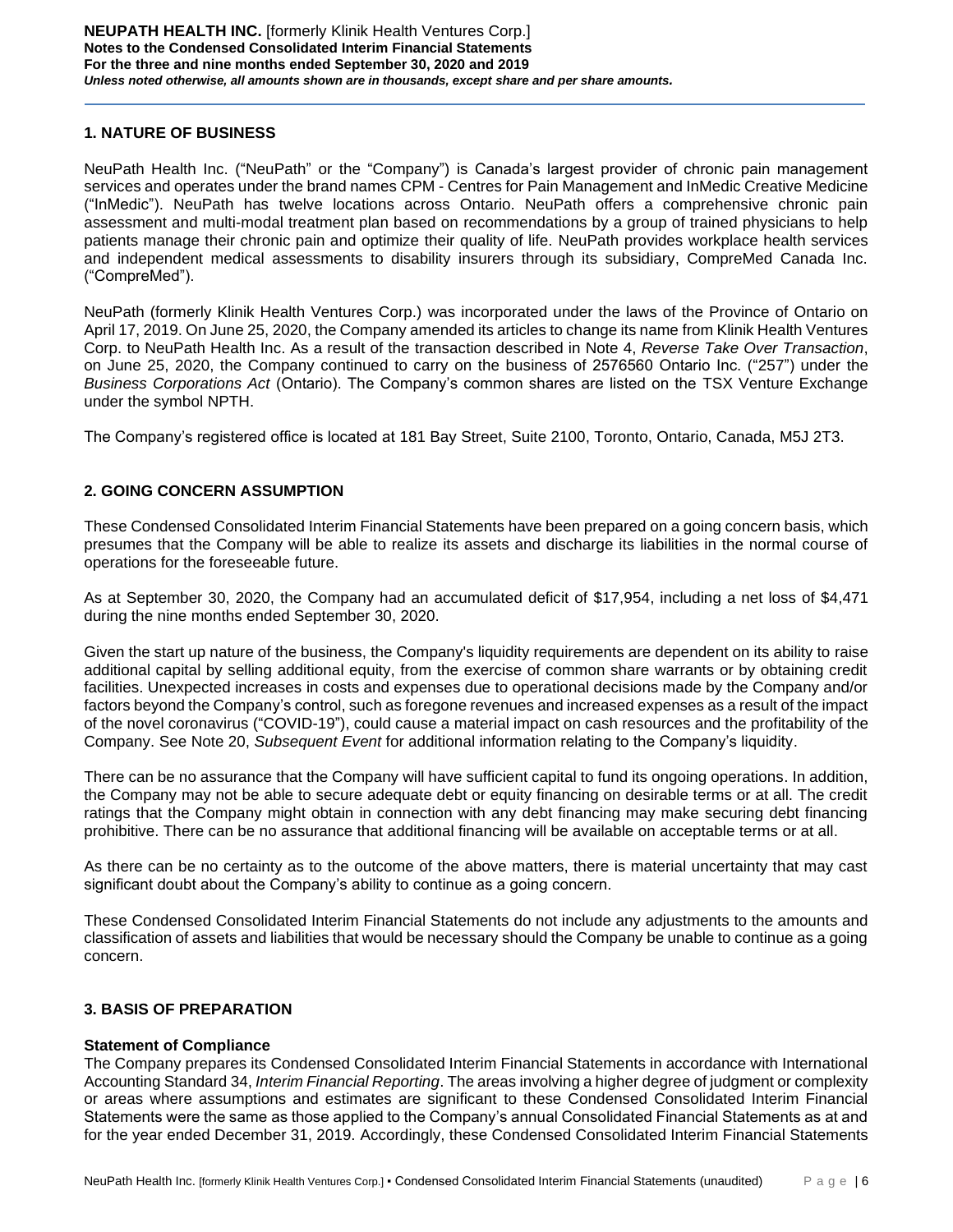#### **NEUPATH HEALTH INC.** [formerly Klinik Health Ventures Corp.] **Notes to the Condensed Consolidated Interim Financial Statements For the three and nine months ended September 30, 2020 and 2019** *Unless noted otherwise, all amounts shown are in thousands, except share and per share amounts.*

do not include all disclosures required for annual financial statements and should be read in conjunction with the annual Consolidated Financial Statements of the Company for the year ended December 31, 2019.

The policies applied to these Condensed Consolidated Interim Financial Statements are based on International Financial Reporting Standards ("IFRS"), which have been applied consistently to all periods presented except those disclosed under the headings *Use of Estimates and Judgments* and *Adoption of New Accounting Standards* noted below. These Condensed Consolidated Interim Financial Statements were issued and effective as at November 18, 2020, the date the Board of Directors approved these Condensed Consolidated Interim Financial Statements.

#### **Use of Estimates and Judgments**

The preparation of financial statements requires management to make estimates and assumptions that affect the reported amounts of assets and liabilities, the disclosure of contingent assets and liabilities at the date of these Condensed Consolidated Interim Financial Statements and the reported amounts of revenue and expenses during the reporting periods. Actual results could differ from these estimates and such differences could be material. During the three months ended March 31, 2020, the Company revised its disaggregation categories of revenues in Note 18, *Disaggregated Revenues,* as a result of aligning its disclosures with its non-financial statement publications and to align with management's internal evaluation process for assessing financial performance.

### *Impact of COVID-19*

While the precise impact of the recent COVID-19 outbreak remains unknown, it has introduced uncertainty and volatility in Canadian and global economies. As discussed in Note 2, *Going Concern Assumption*, the Company is monitoring developments and preparing for any impacts related to COVID-19. The Company has a comprehensive business continuity plan that ensures its readiness to appropriately address and mitigate regulatory and business risks as they arise including, but not limited to, impacts on patients, practitioners and employees.

As a result of the continued and uncertain economic and business impact of the COVID-19 pandemic, the Company has reviewed the estimates, judgments and assumptions used in the preparation of its financial statements, including with respect to the determination of whether indicators of impairment exist for its tangible and intangible assets. The Company determined that no such indicators are present at this time.

# *Government Grants*

The Company will recognize government grants when there is reasonable assurance that it will comply with the conditions required to qualify for the grant, and that the grant will be received. The Company recognizes government grants as a reduction to the related expense that the grant is intended to offset.

The Company received government grants during the three and nine months ended September 30, 2020 in the amount of \$202 and \$689 [\$nil for the three and nine months ended September 30, 2019] related to Canada Emergency Wage Subsidies ("CEWS"). The Company's CEWS eligibility is determined based on a revenue decline test prescribed by the Canada Revenue Agency ("CRA"). Amounts have been included as an offset to salary and wages, with \$128 and \$381 offset to cost of medical services and \$74 and \$308 offset to general and administrative ("G&A") expenses during the three and nine months ended September 30, 2020.

#### **Basis of Measurement**

These Condensed Consolidated Interim Financial Statements have been prepared under the historical cost convention, except for the revaluation of certain financial liabilities to fair value. Items included in the financial statements of each consolidated entity in the Company are measured using the currency of the primary economic environment in which the entity operates (the functional currency). These Condensed Consolidated Interim Financial Statements are presented in Canadian dollars, which is the Company's functional currency.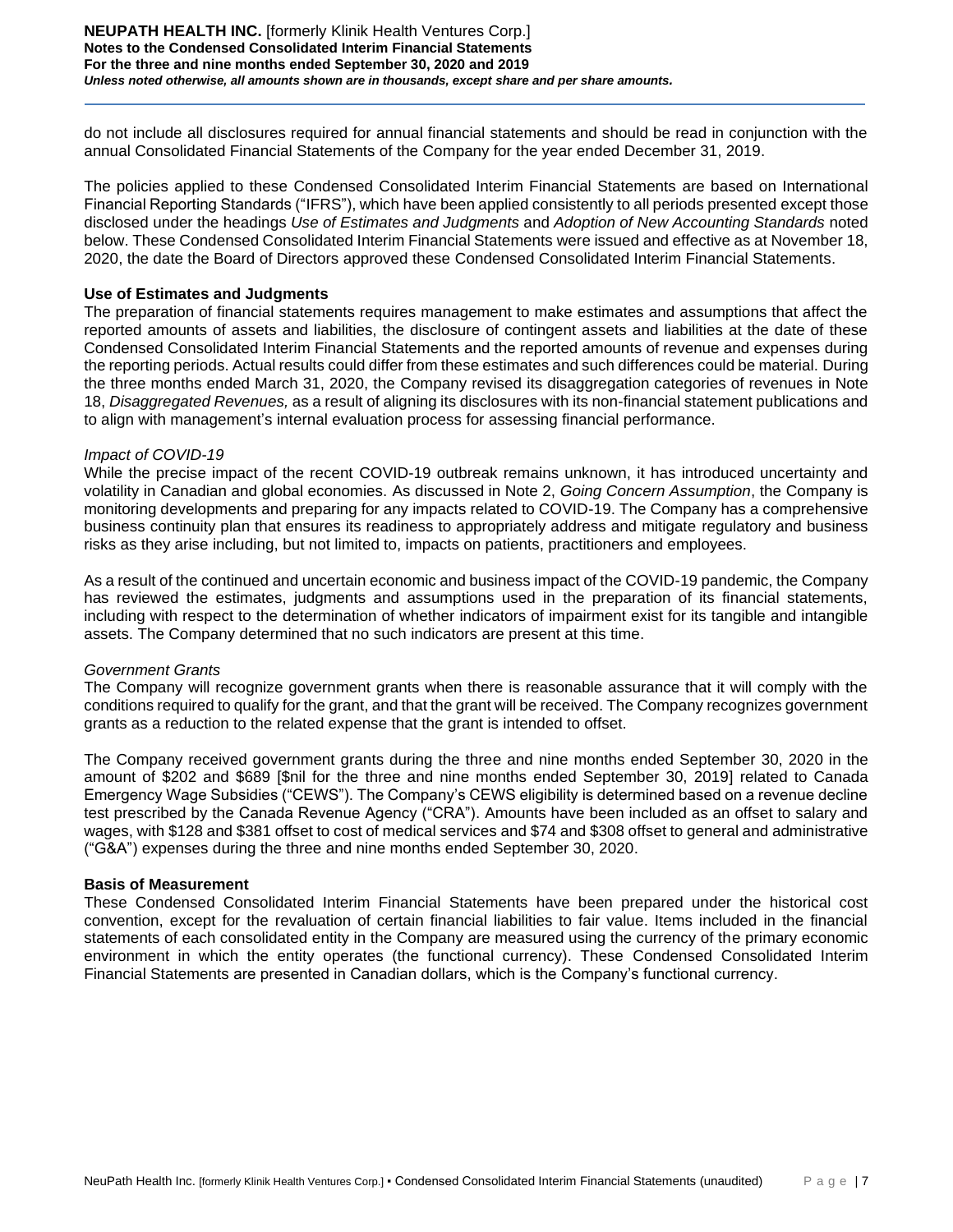## **Basis of Consolidation**

These Condensed Consolidated Interim Financial Statements include the accounts of the Company and its subsidiaries as follows:

|                                            | % Ownership |
|--------------------------------------------|-------------|
| 5033421 Ontario Inc.                       | 100%        |
| CompreMed Canada Inc.                      | 100%        |
| Renaissance Asset Management (London) Inc. | 100%        |
| Viable Healthworks (Canada) Corp.          | 100%        |

The Company controls its subsidiaries with the power to govern its financial and operating policies. All significant intercompany balances and transactions have been eliminated upon consolidation.

### **Adoption of New Accounting Standards**

Certain new standards, interpretations, amendments and improvements to existing standards were issued by the International Accounting Standards Board ("IASB") or IFRS Interpretations Committee that are mandatory for fiscal periods beginning on or after January 1, 2020 and have been adopted in these Condensed Consolidated Interim Financial Statements.

*(a) Amendments to IFRS 3: Definition of a Business* 

In October 2018, the IASB issued amendments to the definition of a business in IFRS 3, *Business Combinations* ("IFRS 3") to help entities determine whether an acquired set of activities and assets is a business or not. They clarify the minimum requirements for a business, remove the assessment of whether market participants are capable of replacing any missing elements, add guidance to help entities assess whether an acquired process is substantive, narrow the definitions of a business and of outputs, and introduce an optional fair value concentration test. New illustrative examples were provided along with the amendments. Since the amendments apply prospectively to transactions or other events that occur on or after the date of first application, the Company was not affected by these amendments on the date of transition.

*(b) Amendments to IAS 1 and IAS 8: Definition of Material* 

In October 2018, the IASB issued amendments to IAS 1, *Presentation of Financial Statements* and IAS 8, *Accounting Policies, Changes in Accounting Estimates and Errors* to align the definition of 'material' across the standards and to clarify certain aspects of the definition. The new definition states that, "Information is material if omitting, misstating or obscuring it could reasonably be expected to influence decisions that the primary users of general purpose financial statements make on the basis of those financial statements, which provide financial information about a specific reporting entity". The amendments to the definition of material did not have a significant impact on these Condensed Consolidated Interim Financial Statements.

# **4. REVERSE TAKE OVER TRANSACTION**

On April 24, 2020, Klinik Health Ventures Corp. ("Klinik") entered into an arrangement agreement ("Definitive Agreement") with 257. Pursuant to the Definitive Agreement, on June 25, 2020, Klinik acquired indirectly all of the issued and outstanding common shares of 257 in consideration for common shares of Klinik ("Klinik RTO"). Upon completion of the Klinik RTO, the resulting issuer carried on the business of 257 and operates as NeuPath Health Inc. This resulted in a reverse takeover of Klinik by 257 as a qualifying transaction, as defined in the policies of the TSX Venture Exchange and was affected through a court approved plan of arrangement under Section 182 of the *Business Corporations Act* (Ontario).

257, whose shareholders held approximately 86.4% of the voting shares of the Company immediately after the qualifying transaction, is considered the acquiring company for accounting purposes. Since Klinik did not meet the definition of a business under IFRS 3, the acquisition was accounted for as the purchase of Klinik's assets by 257. Consequently, the transaction is accounted for as a continuation of the financial statements of 257. The consideration paid was determined as equity-settled share-based payments under IFRS 2, *Share-based Payment*, at the fair value of the equity of NeuPath retained by the shareholders of Klinik.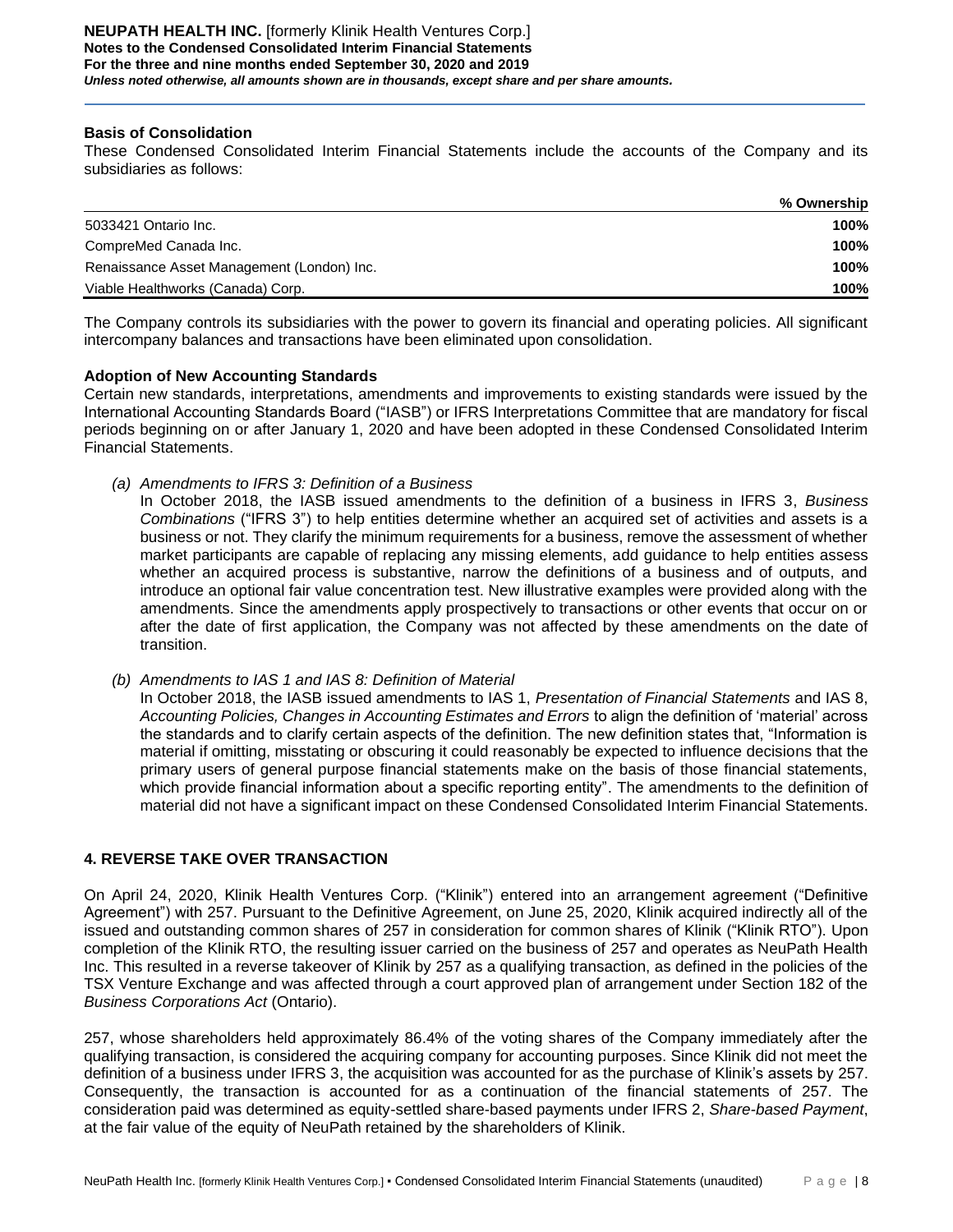Pursuant to the Definitive Agreement, immediately before the Klinik RTO, the Company's Class A Preferred Shares ("Preferred Shares") (See Note 9, *Preferred Shares Liability*) and convertible debentures (See Note 8, *Long-term Debt*) outstanding were converted into 257 common shares.

Pursuant to the Definitive Agreement (i) holders of issued and outstanding 257 common shares received five (5) common shares of the resulting issuer (the Company's common shares) for each one (1) 257 common share (the "Exchange Ratio") held by them; and (ii) all options and warrants convertible into 257 common shares were exchanged, based on the Exchange Ratio, for similar securities to purchase the Company's common shares on substantially similar terms and conditions.

Pursuant to the Definitive Agreement, immediately following the completion of the Klinik RTO, all issued and outstanding shares of the Company were consolidated on a 5:1 basis (the "Klinik Share Consolidation").

The following table represents the fair value of the share-based consideration provided and net assets acquired:

| <b>Consideration provided</b>                             | \$    |
|-----------------------------------------------------------|-------|
| Fair value of 3,869,500 common shares at \$1.00 per share | 3,870 |
| Estimated fair value of stock options issued (Note 11)    | 119   |
| Estimated fair value of warrants issued (Note 12)         | 74    |
| Total consideration provided                              | 4,063 |
|                                                           |       |
| Net assets acquired                                       |       |
| Cash                                                      | 2,559 |
| Refundable deposit advanced to NeuPath                    | 225   |
| Accounts payable and accrued liabilities                  | (94)  |
| Total net assets acquired                                 | 2,690 |
|                                                           |       |
| Listing expense                                           | 1,373 |
| <b>Transaction costs</b>                                  | 885   |
| Listing expense and transaction costs                     | 2,258 |

# **5. BUSINESS COMBINATIONS**

#### **CompreMed Acquisition**

On March 31, 2019, the Company acquired 100% of the issued and outstanding shares of CompreMed in accordance with the Company's growth strategy.

CompreMed has a national network of medical specialists and rehab clinics providing independent medical assessments for employers and insurers who seek a better understanding of their employees' or plan members' status with respect to a disability.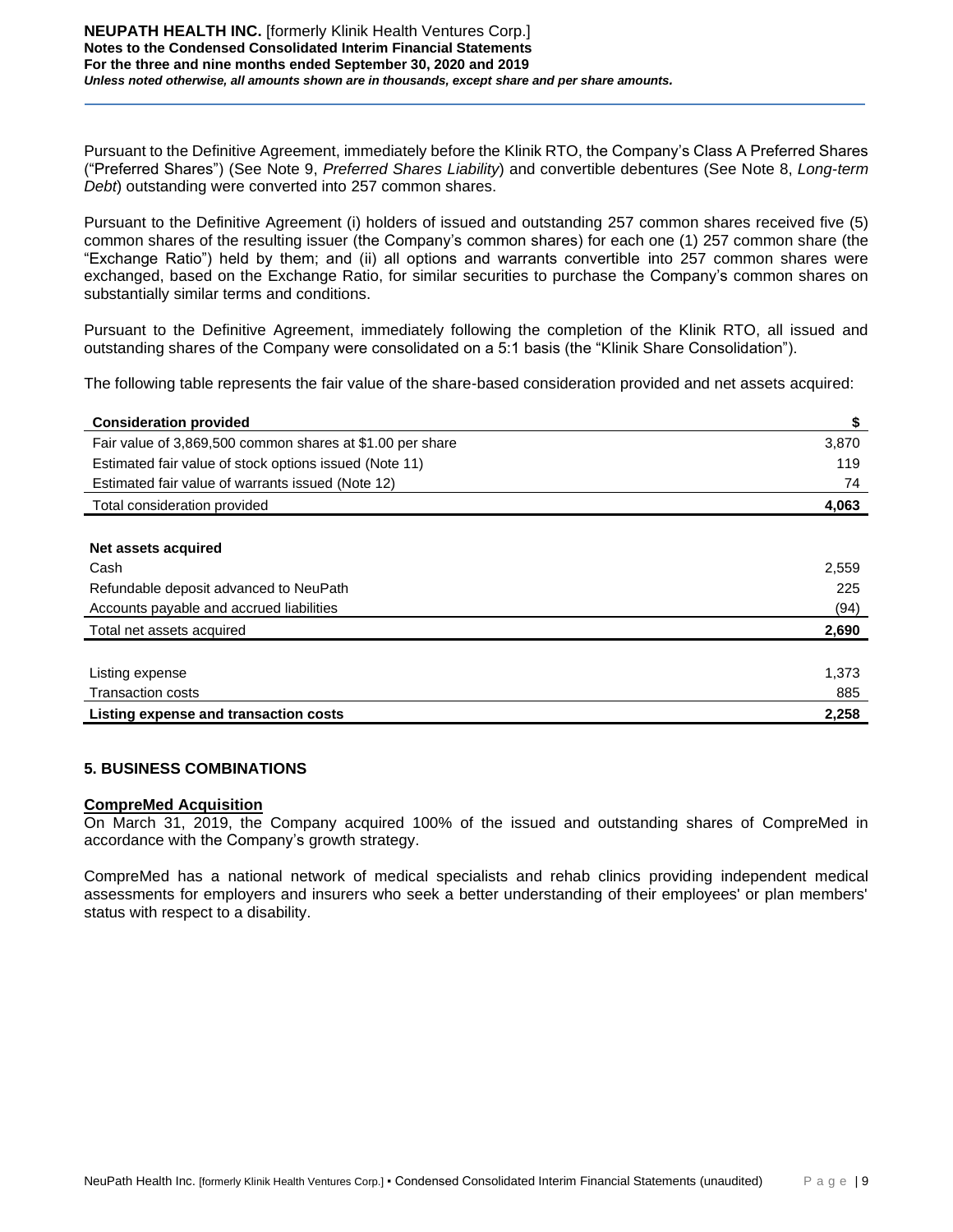#### **NEUPATH HEALTH INC.** [formerly Klinik Health Ventures Corp.] **Notes to the Condensed Consolidated Interim Financial Statements For the three and nine months ended September 30, 2020 and 2019** *Unless noted otherwise, all amounts shown are in thousands, except share and per share amounts.*

The Company finalized its measurement of the assets acquired and liabilities assumed as a result of the CompreMed acquisition on December 31, 2019. The consideration for the acquisition and measurement of assets acquired and liabilities assumed, in accordance with IFRS 3 is as follows:

| <b>Fair value of consideration</b>      |     |
|-----------------------------------------|-----|
| Amount settled in cash                  | 150 |
| Amount owed for working capital surplus |     |
| <b>Total consideration transferred</b>  | 157 |
|                                         |     |

#### **Recognized amounts of identifiable net assets**

| Cash                                     | 16   |
|------------------------------------------|------|
| Accounts receivable                      | 65   |
| Other assets                             | 8    |
| Intangible asset – patient relationships | 130  |
| Intangible asset - brand                 | 20   |
| Total identifiable assets acquired       | 239  |
| Accounts payable and accrued liabilities | (74) |
| Long-term debt assumed                   | (8)  |
| <b>Total liabilities assumed</b>         | (82) |
| Net identifiable assets acquired         | 157  |
| <b>Goodwill on acquisition</b>           |      |

# **Consideration Transferred**

The Company satisfied the purchase price through the payment of \$157 from cash on hand. There were no acquisition costs incurred as a result of the transaction.

#### **Identifiable Intangible Assets**

The identifiable patient relationships and brand have been valued using an income approach. Specifically, patient relationships were valued using a multi-period excess earnings method discounted at 12%. The brand was valued using a relief-from-royalty method incorporating a royalty rate of 0.5% and a discount rate of 12%.

Patient relationships and the brand are considered finite-lived intangible assets and will be amortized over their estimated useful lives, with amortization commencing on the acquisition date.

# **6. PROVISIONS**

|                             | <b>Legal and Other</b><br><b>Restructuring</b><br><b>Expenses</b> | <b>Severance</b> | Lease<br><b>Termination</b><br><b>Settlements</b> | <b>Total</b> |
|-----------------------------|-------------------------------------------------------------------|------------------|---------------------------------------------------|--------------|
|                             |                                                                   |                  |                                                   |              |
| Balance, December 31, 2019  | 287                                                               | 550              | 55                                                | 892          |
| Repayments                  | -                                                                 | (200)            | (55)                                              | (255)        |
| Balance, June 30, 2020      | 287                                                               | 350              |                                                   | 637          |
| Repayments                  | (287)                                                             | (125)            |                                                   | (412)        |
| Balance, September 30, 2020 |                                                                   | 225              | -                                                 | 225          |

The Company is making payments of \$25 per month towards the severance provision. The Company expects to settle the above provisions within the next year.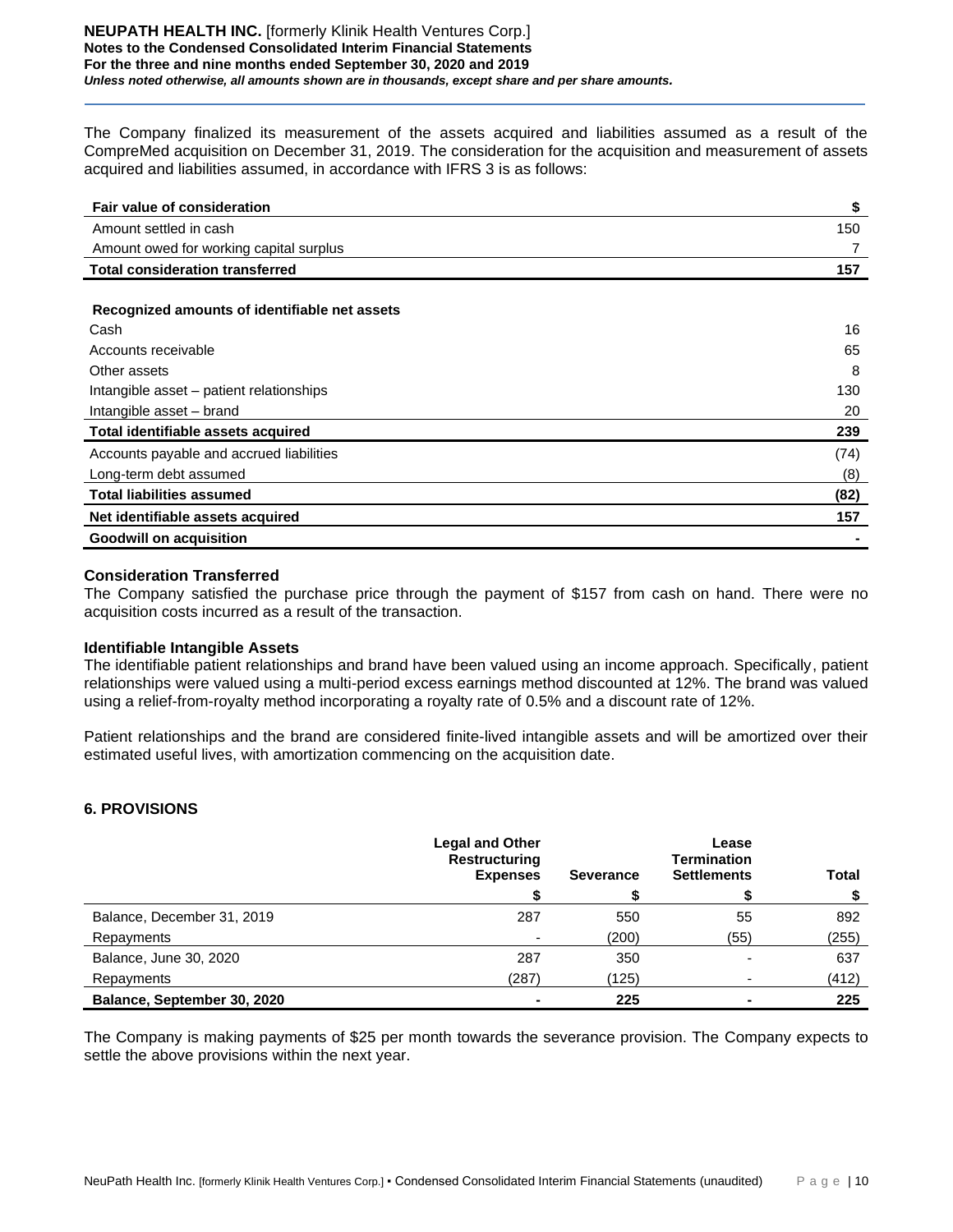# **7. LEASE OBLIGATIONS**

The Company leases computer equipment and real property for its clinical and office locations in Canada. Lease obligations arose on the adoption of IFRS 16, *Leases* ("IFRS 16") and consist of the following as at:

|                                    | 2020           | 2019     |
|------------------------------------|----------------|----------|
|                                    |                | \$       |
| Balance, as at January 1           | 5,691          |          |
| Transition to IFRS 16              | $\blacksquare$ | 6,486    |
| Additions during the period        |                | 151      |
| Payments during the period         | (1, 168)       | (1, 187) |
| Interest expense during the period | 415            | 490      |
|                                    | 4,938          | 5,940    |
| Less amounts due within one year   | 1,100          | 988      |
| Long-term balance, September 30    | 3,838          | 4,952    |

For the three and nine months ended September 30, 2020, lease payments totalled \$387 and \$1,168 [\$401 and \$1,187 for the three and nine months ended September 30, 2019]. The Company expenses payments for shortterm leases and low-value leases as incurred. These payments for short-term leases and low-value leases were not material for the three and nine months ended September 30, 2020 or 2019.

The Company's future cash outflows may change due to variable lease payments, renewal options, termination options, residual value guarantees and leases that have not yet commenced, which the Company is committed to, but are not reflected in the lease obligations. The following is a maturity analysis for undiscounted lease payments that are reflected in the lease obligations as at September 30, 2020:

|                  | \$    |
|------------------|-------|
| Less than 1 year | 1,560 |
| 1 to 2 years     | 1,515 |
| 2 to 3 years     | 1,227 |
| 3 to 4 years     | 924   |
| 4 to 5 years     | 611   |
| Beyond 5 years   | 409   |
|                  | 6,246 |

See Note 15, *Commitments* for additional information on estimated additional rent payment obligations related to the Company's leases on its clinical and office locations.

# **8. LONG-TERM DEBT**

|                                  | <b>September 30, 2020</b> | December 31, 2019 |
|----------------------------------|---------------------------|-------------------|
| Convertible debentures           |                           | 4,797             |
| Royal Bank of Canada             | 4,637                     | 4,978             |
| Long-term debt                   | 4,637                     | 9,775             |
| Less amounts due within one year | 3,391                     | 8,588             |
| Long-term balance                | 1.246                     | 1,187             |

# **Convertible Debentures**

During the years ended December 31, 2017 and December 31, 2018, the Company issued \$4,165 of convertible debt with a stated interest rate of 8%. The debt may be converted into common shares at the discretion of the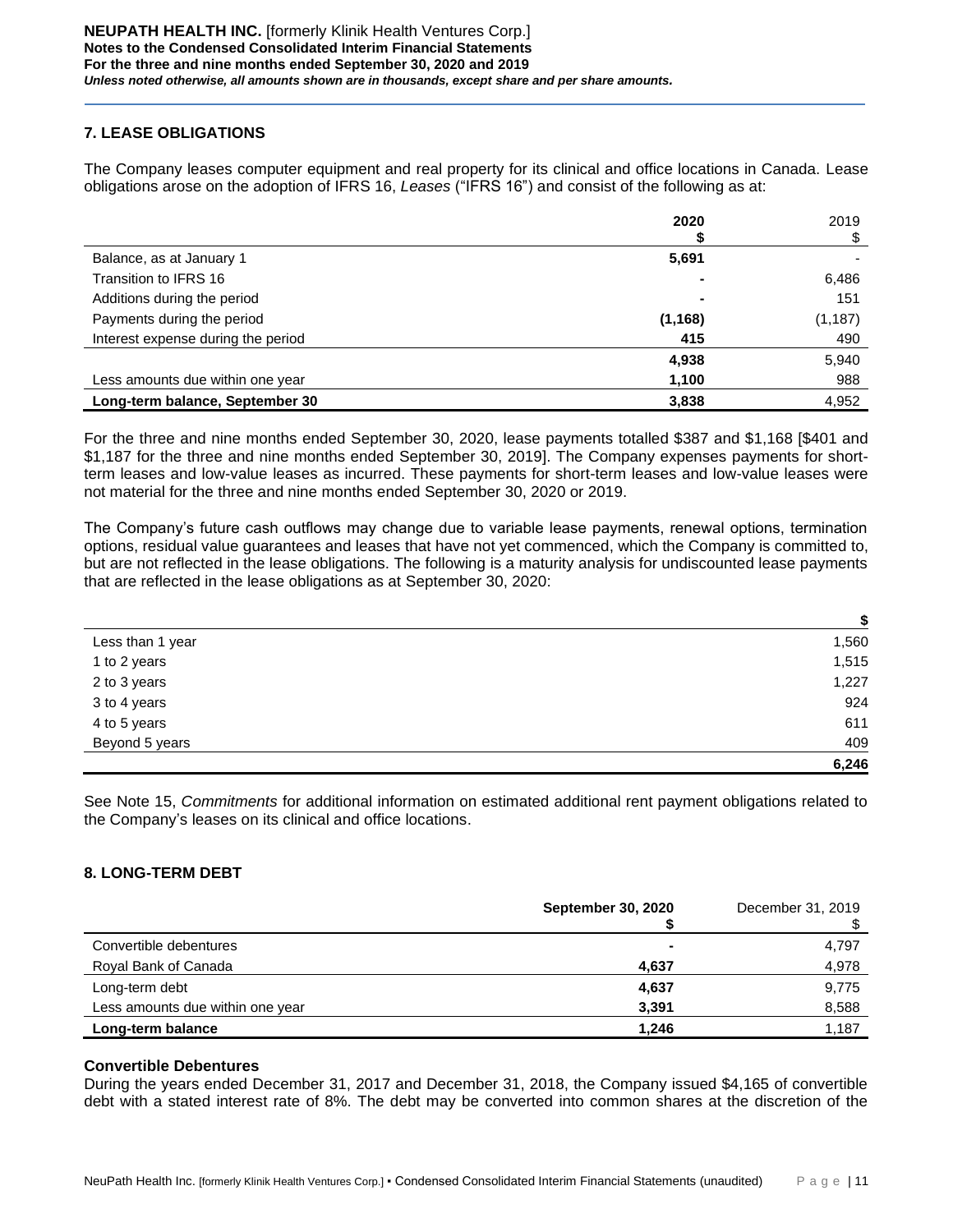holders at the lesser of \$1.00 per common share or a 25% discount to the price per common share upon the occurrence of a Liquidity Event.

A Liquidity Event is defined as follows:

- The completion of a public offering of common shares by the Company and listing of same on a Canadian or U.S. stock exchange;
- The sale for cash proceeds of all the issued and outstanding shares in the capital stock of the Company; and
- The amalgamation or any other corporate transaction involving the Company with or into another entity pursuant to which the common shares of the resulting issuer from such transaction are listed on a Canadian or U.S. stock exchange.

On March 24, 2020, the Company extended the maturity dates of the convertible debentures to August 31, 2020. The Company assessed the change in present value of future cash flows and determined that the changes to the convertible debentures should be accounted for as a modification of debt. As a result, a gain on the modification of debt totalling \$143 was recorded. The gain is included in fair value adjustments on the Consolidated Interim Statements of Loss and Comprehensive Loss.

The derivative liability conversion feature was fair valued immediately before the Klinik RTO. For the three and nine months ended September 30, 2020, a fair value loss of \$nil and \$507 is included in fair value adjustments on the Consolidated Interim Statements of Loss and Comprehensive Loss [\$77 and \$334 for the three and nine months ended September 30, 2019]. As at December 31, 2019, the derivative liability conversion feature related to convertible debentures was fair valued using the Monte-Carlo Simulation method with inputs to the model as follows:

|                                | December 31, 2019 |
|--------------------------------|-------------------|
| Share price                    | \$0.93            |
| Volatility factor              | 36.65%            |
| Expected life                  | $0.25$ years      |
| Probability of Liquidity Event | 80%               |

On June 25, 2020, the Company completed the Klinik RTO as described in Note 4, *Reverse Take Over Transaction*. This transaction qualified as a Liquidity Event. In accordance with the terms of the Definitive Agreement, all NeuPath's outstanding convertible debentures were converted into the Company's shares. The conversion price was \$0.75 per common share, which is the lesser of \$1.00 per common share or a 25% discount to the price per common share upon the occurrence of a Liquidity Event. The Company issued a total of 6.7 million common shares to satisfy the total obligation of \$5.0 million.

Accretion expense on the convertible debentures in the amount of \$nil and \$389 was recorded and is included in interest cost on the Consolidated Interim Statements of Loss and Comprehensive Loss for the three and nine months ended September 30, 2020 [\$156 and \$469 for the three and nine months ended September 30, 2019].

# **Royal Bank of Canada**

On February 26, 2018, the Company acquired long-term debt as a result of the business combination with Renaissance Asset Management (London) Inc. ("RAM"). Of the outstanding long-term debt held with the Royal Bank of Canada ("RBC") as at September 30, 2020, \$3,295 bears interest at RBC Prime+1.95% and matured on February 2020 and was renewed for a consecutive 12-month period (Facility #1), and \$1,262 bears interest at a rate of 5.23% and matures in September 2023 (Facility #2).

On August 19, 2020, the Company entered into amendment agreements with RBC with respect to the long-term debt pursuant to which, among other things, the Company and RBC agreed to amend certain operating and financial restrictions to reflect the Company's current business operations and structure. As part of the amendment, Facility #1 requires payments no later than 120 days after each year end as, and by way of, a prepayment of a portion of principal amount outstanding equal to an amount to 25% of the Free Cash Flow of the Company for such fiscal year. The credit facilities include restrictive covenants relating to indebtedness, operations, investments capital expenditures and other standard operating business covenants. The credit facilities are secured by all of the assets of the Company's operating subsidiaries.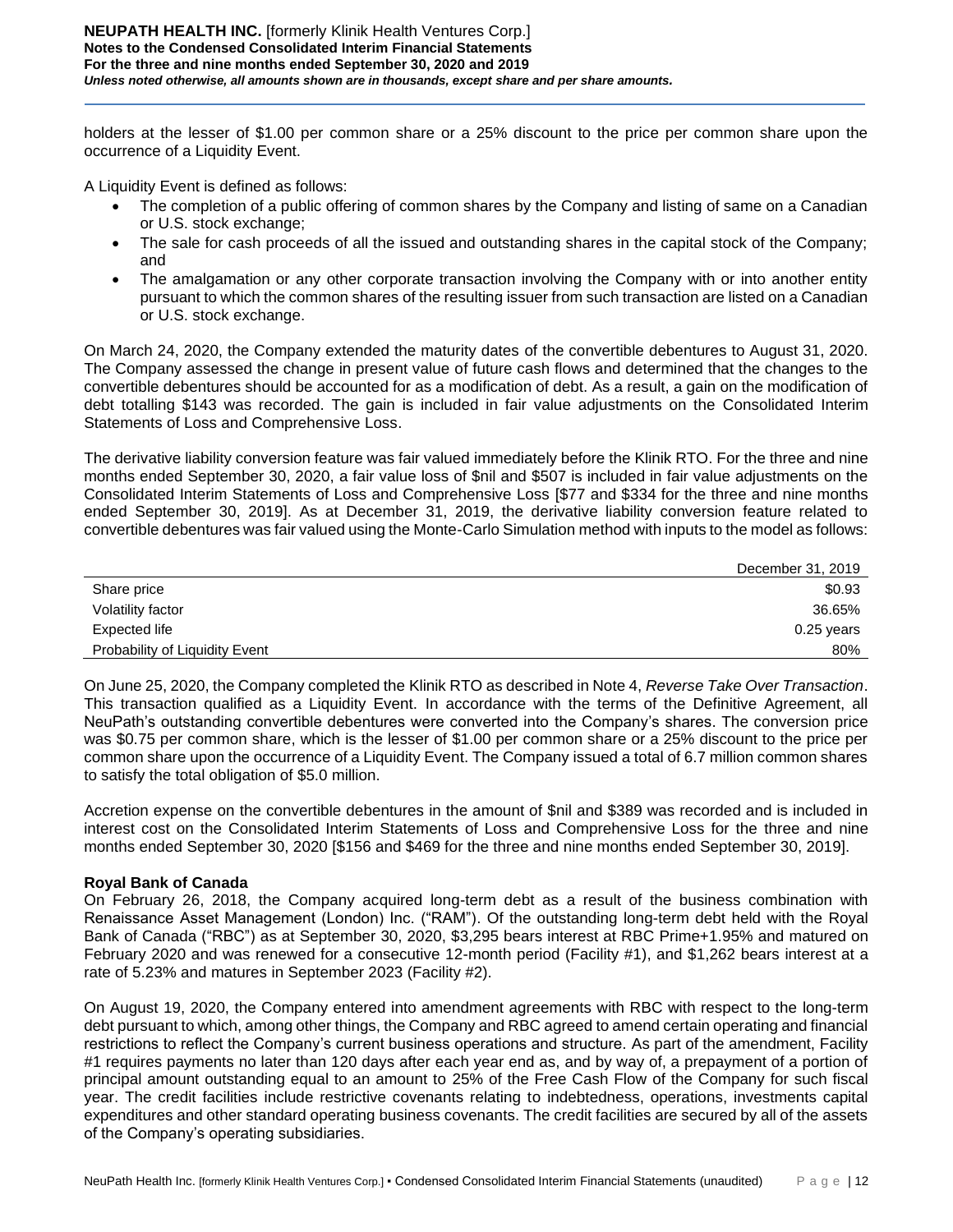On May 11, 2020, the Company entered into a long-term debt agreement with a principal amount of \$40 which is interest free and repayable on or before December 31, 2022. On September 10, 2020, the Company entered into a second long-term debt agreement under the same terms and with the same maturity. These loans were made available to the Company under the Canada Emergency Business Account, a government-backed program designed to assist businesses impacted by COVID-19.

|                      | < 1 year | vear                     | 2 years                  | 3 years | Total |
|----------------------|----------|--------------------------|--------------------------|---------|-------|
| Royal Bank of Canada | 3,295    | $\overline{\phantom{0}}$ | -                        | -       | 3,295 |
| Royal Bank of Canada | 96       | 96                       | 96                       | 974     | 1,262 |
| Royal Bank of Canada | -        | 80                       | $\overline{\phantom{0}}$ |         | 80    |
|                      | 3,391    | 176                      | 96                       | 974     | 4,637 |

The schedule of repayments of long-term debt, based on maturity is as follows:

# **9. PREFERRED SHARES LIABILITY**

During the year ended December 31, 2017, the Company issued 835,000 Preferred Shares for aggregate proceeds of \$835. The Preferred Shares may be converted into common shares at the discretion of the holder at the lesser of \$1.00 per common share or a 25% discount to the price per common shares upon occurrence of a Liquidity Event (See Note 8, *Long-term Debt* for the definition of a Liquidity Event). The Preferred Shares carry a right to a cumulative share dividend equal to 8% of the initial price of the Preferred Shares which accrues quarterly. The Preferred Shares will be automatically redeemed by the Company for cash at \$1.00 per Preferred Share after two years from the issuance date.

On March 24, 2020, the Company extended the maturity dates and the mandatory redemption period of the Preferred Shares to August 31, 2020. The Company assessed the change in present value of future cash flows and determined that the change should be accounted for as a modification of debt. As a result, a gain on the modification of Preferred Shares totalling \$61 was recorded. The gain is included in fair value adjustments on the Consolidated Interim Statements of Loss and Comprehensive Loss.

The conversion feature on Preferred Shares was fair valued immediately before the Klinik RTO and for the three and nine months ended September 30, 2020, a fair value loss of \$nil and \$102 is included in fair value adjustments on the Consolidated Interim Statements of Loss and Comprehensive Loss [\$16 and \$67 for the three and nine months ended September 30, 2019]. As at December 31, 2019, the conversion feature on Preferred Shares was fair valued using the Monte-Carlo Simulation method with inputs to the model as follows:

|                                | December 31, 2019 |
|--------------------------------|-------------------|
| Share price                    | \$0.93            |
| Volatility factor              | 36.65%            |
| Expected life                  | $0.25$ years      |
| Probability of Liquidity Event | 80%               |
|                                |                   |

On June 25, 2020, the Company completed the Klinik RTO as described in Note 4, *Reverse Take Over Transaction*. This transaction qualified as a Liquidity Event. In accordance with the terms of the Definitive Agreement, all of NeuPath's outstanding Preferred Shares were converted into the Company's shares. The conversion price was \$0.75 per common share which is the lesser of \$1.00 per common share or a 25% discount to the price per common share upon the occurrence of a Liquidity Event. The Company issued a total of 1.4 million common shares to satisfy the total obligation of \$1.0 million.

Accretion expense on the Preferred Shares in the amount of \$nil and \$277 was recorded and is included in Interest cost on the Consolidated Interim Statements of Loss and Comprehensive Loss for the three and nine months ended September 30, 2020 [\$36 and \$102 for the three and nine months ended September 30, 2019].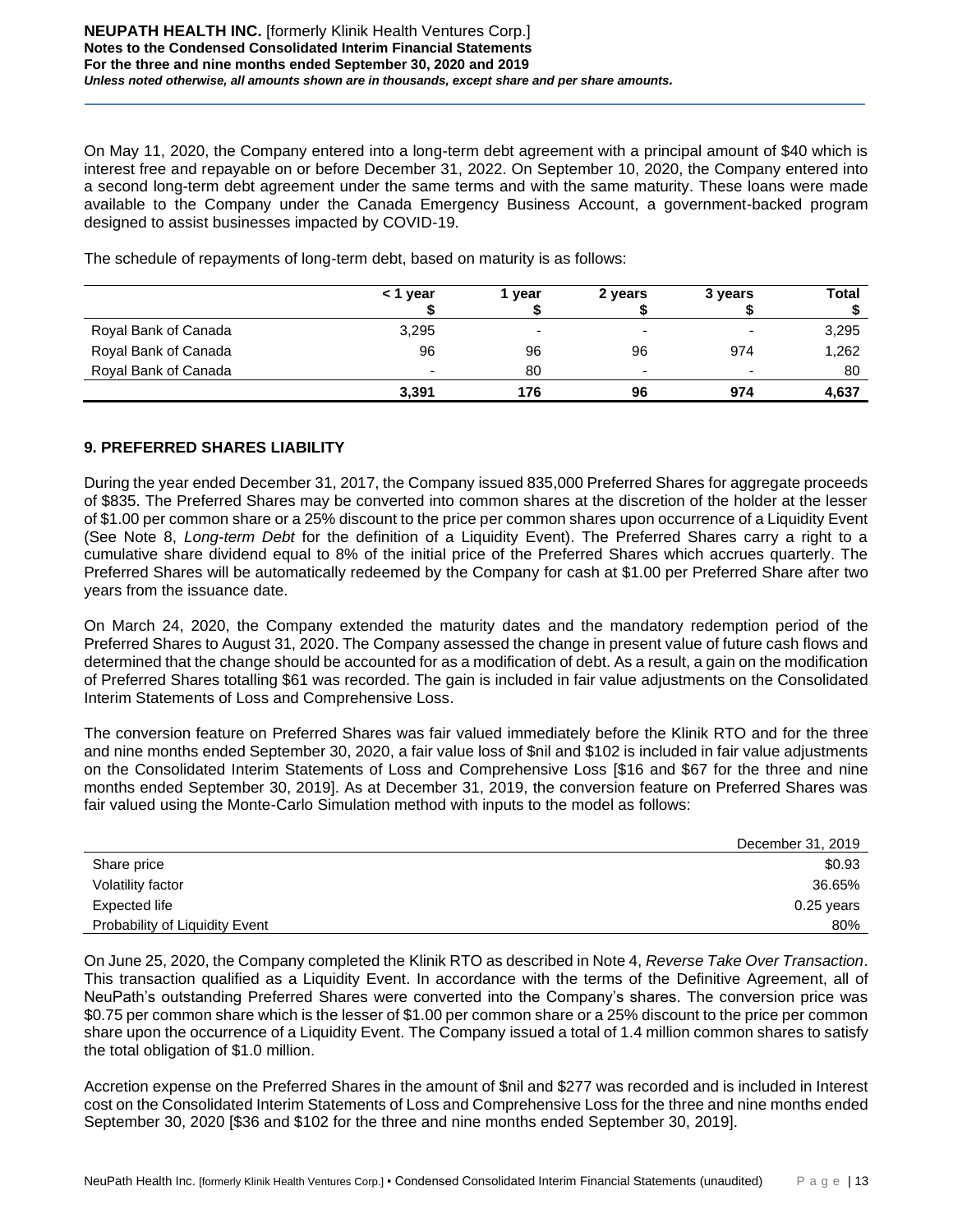# **10. SHARE CAPITAL**

The Company is authorized to issue an unlimited number of common shares with no nominal or par value, with a right to vote per share and carry a right to a dividend when declared by the Board of Directors.

During the three and nine months ended September 30, 2020, the Company issued 11,945,987 common shares related to the conversion of preferred shares (see Note 9, *Preferred Shares Liability*) and convertible debentures to common shares (see Note 8, *Long-term Debt*) and shares issued as consideration for the Klinik RTO (see Note 4, *Reverse Take Over Transaction*). During the three and nine months ended September 30, 2019, the Company issued 2,186,666 common shares for aggregate net proceeds of \$2,052.

# **11. STOCK-BASED COMPENSATION**

The Company has three stock-based compensation plans: the Amended and Restated Stock Option Plan ("Stock Option Plan"), the Employee Share Purchase Plan ("ESPP") and the Restricted Share Unit ("RSU") Plan.

# **Stock Option Plan**

On June 23, 2020, NeuPath shareholders approved a resolution affirming, ratifying and approving the Stock Option Plan and approving all of the unallocated common shares issuable pursuant to the Stock Option Plan.

The maximum number of common shares that will be reserved for issuance under the Stock Option Plan shall be 10% of the total number of common shares outstanding calculated on a non-diluted basis at the relevant grant date.

As at September 30, 2020, the number of common shares available for issuance under the Stock Option Plan was 929,315 [December 31, 2019 - 560,745].

Under the Stock Option Plan, the Company may grant options to purchase common shares to officers, directors, employees or consultants of the Company or its affiliates. Options issued under the Stock Option Plan are granted for a term not exceeding ten years from the date of grant and have a life of seven years or less. In general, options have vested either immediately upon grant or over a period of one to five years or upon the achievement of certain performance-related measures or milestones.

The following is a schedule of the options outstanding as at:

|                             | <b>Options</b> | Range of<br><b>Exercise Price</b> | <b>Weighted Average</b><br><b>Exercise Price</b> |
|-----------------------------|----------------|-----------------------------------|--------------------------------------------------|
|                             | 000s           |                                   |                                                  |
| Balance, December 31, 2019  | 1.075          | 1.00                              | 1.00                                             |
| Klinik RTO options          | 387            | 1.00                              | 1.00                                             |
| Options granted             | 459            | 0.87                              | 0.87                                             |
| Balance, September 30, 2020 | 1.921          | $0.87 - 1.00$                     | 0.97                                             |

The fair value of each tranche is measured at the date of grant using the Black-Scholes option pricing model. Options model inputs for option grants outstanding as at September 30, 2020 were as follows:

| <b>Options</b> | <b>Grant Date</b> | <b>Share</b><br><b>Price</b> | <b>Exercise</b><br><b>Price</b> | Risk-free<br><b>Interest Rate</b> | <b>Expected</b><br>Life | <b>Volatility</b><br><b>Factor</b> | <b>Fair Value per</b><br><b>Option</b> |
|----------------|-------------------|------------------------------|---------------------------------|-----------------------------------|-------------------------|------------------------------------|----------------------------------------|
| 000s           |                   |                              |                                 | %                                 | vears                   | %                                  |                                        |
| 1.075          | November 30, 2019 | 0.93                         | 1.00                            | 1.59                              | $5 - 6$                 | $36.1 - 38.2$                      | $0.29 - 0.34$                          |
| 279            | June 25, 2020     | 1.00                         | 1.00                            | 1.48                              | 4.4                     | 41.45                              | 0.51                                   |
| 108            | June 25, 2020     | 1.00                         | 1.00                            | 1.48                              | 4.8                     | 41.53                              | 0.53                                   |
| 459            | September 1, 2020 | 0.87                         | 0.87                            | 1.52                              |                         | 40.51                              | 0.38                                   |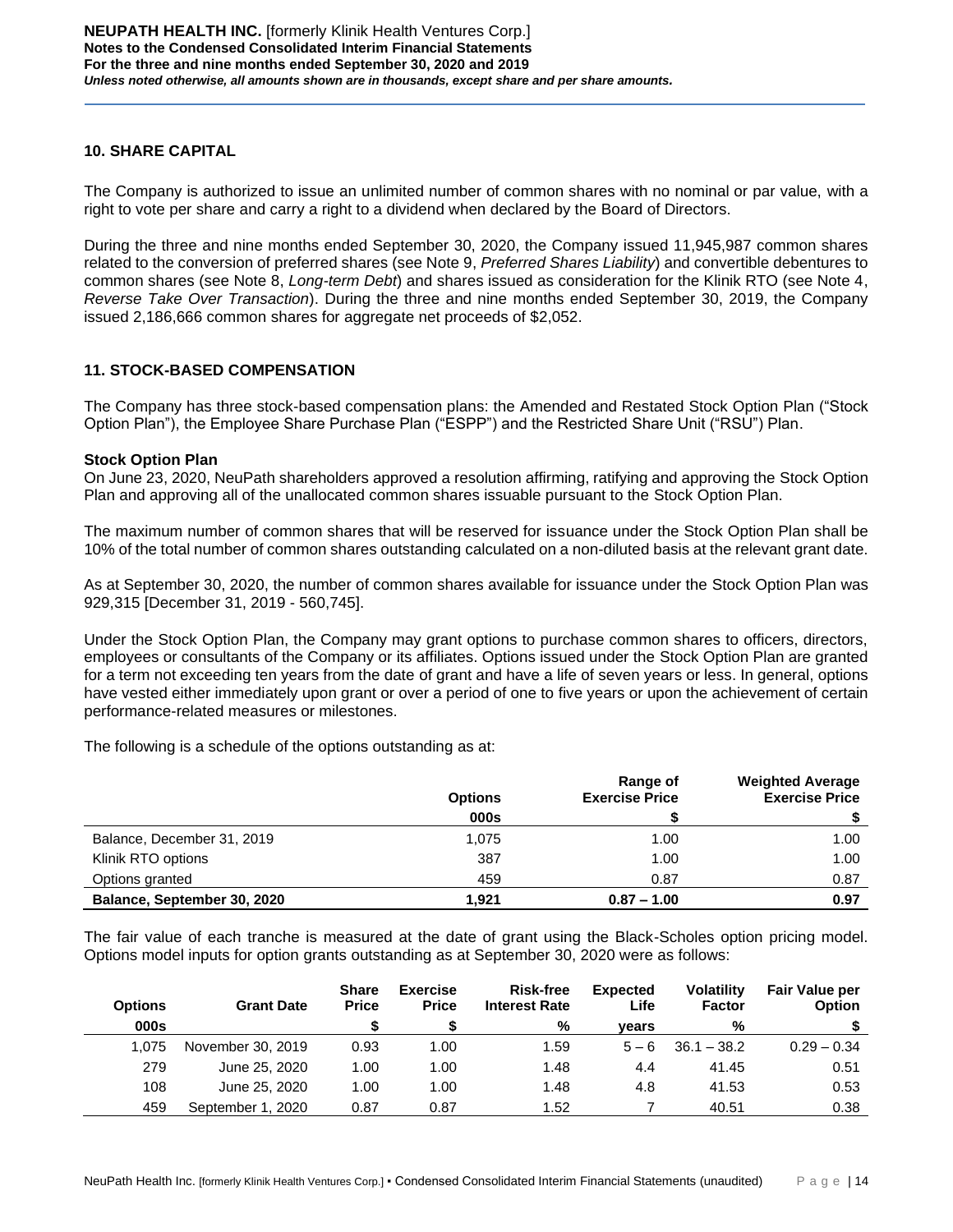The following table summarizes the outstanding and exercisable options held by directors, officers, employees and consultants as at September 30, 2020:

|                                       |                | Outstanding                          |                                                  |                                 | <b>Exercisable</b>                               |
|---------------------------------------|----------------|--------------------------------------|--------------------------------------------------|---------------------------------|--------------------------------------------------|
| <b>Exercise</b><br><b>Price Range</b> | <b>Options</b> | Remaining<br><b>Contractual Life</b> | <b>Weighted Average</b><br><b>Exercise Price</b> | <b>Vested</b><br><b>Options</b> | <b>Weighted Average</b><br><b>Exercise Price</b> |
|                                       | 000s           | vears                                |                                                  | 000s                            |                                                  |
| 1.00                                  | 1.462          | $4.2 - 5.2$                          | 1.00                                             | 478                             | 1.00                                             |
| 0.87                                  | 459            | 6.9                                  | 0.87                                             | $\overline{\phantom{0}}$        | 0.87                                             |

During the three and nine months ended September 30, 2020, the Company issued 459,080 options with a total fair value of \$176. Each option is exercisable at the option of the holder for one common share of the Company at an exercise price of \$0.87 per share.

On June 25, 2020, as part of the Klink RTO described in Note 4, *Reverse Take Over Transaction*, the Company issued 386,950 options with a total fair value of \$142 in exchange for 1,934,750 Klinik options assumed as part of the transaction (after giving effect to the Klinik Share Consolidation). The instruments were issued on the same or similar terms as the Klinik options. Each option is exercisable at the option of the holder for one common share of the Company at an exercise price of \$1.00 per share. In accordance with the Klinik RTO, 306,335 of the options issued with a total fair value of \$119 vested upon closing.

# **Employee Share Purchase Plan**

On June 23, 2020, NeuPath shareholders approved a resolution affirming, ratifying and approving the ESPP and approving all of the unallocated common shares issuable pursuant to the ESPP. The maximum number of common shares that can be issued under the ESPP is 500,000. No common shares have been issued under this plan.

# **Restricted Share Unit Plan**

On June 23, 2020, NeuPath shareholders approved a resolution affirming, ratifying and approving the RSU Plan and approving all of the unallocated common shares issuable pursuant to the RSU Plan. The maximum number of common shares that can be issued under the RSU Plan is 2,000,000.

During the three and nine months ended September 30, 2020, the Company issued 198,175 RSUs with a total fair value of \$172. Each RSU entitles the holder to one common share of the Company upon vesting. The RSUs vest over a period of one to four years.

RSU grants outstanding as at September 30, 2020 were as follows:

|                             |                   | <b>RSUs</b><br>000s      | <b>Vested RSUs</b><br>000s | <b>Fair Value per RSU</b> |
|-----------------------------|-------------------|--------------------------|----------------------------|---------------------------|
| Balance, December 31, 2019  |                   | $\overline{\phantom{0}}$ | $\overline{\phantom{0}}$   |                           |
| RSUs granted                |                   | 198                      | $\overline{\phantom{0}}$   | 0.87                      |
| Balance, September 30, 2020 |                   | 198                      |                            | 0.87                      |
| <b>RSUs</b>                 | <b>Grant Date</b> | <b>Share Price</b>       | <b>Vesting Period</b>      | <b>Fair Value per RSU</b> |
| 000s                        |                   |                          | vears                      |                           |
| 161                         | September 1, 2020 | 0.87                     | 4                          | 0.87                      |
| 37                          | September 1, 2020 | 0.87                     |                            | 0.87                      |

# **Summary of Stock-based Compensation**

Stock-based compensation for the three and nine months ended September 30, 2020 was \$61 and \$124 [\$nil for the three and nine months ended September 30, 2019] and has been included in G&A expenses.

The maximum number of common shares that can be issued under all three plans cannot exceed 20% of the total number of common shares outstanding calculated on a non-diluted basis.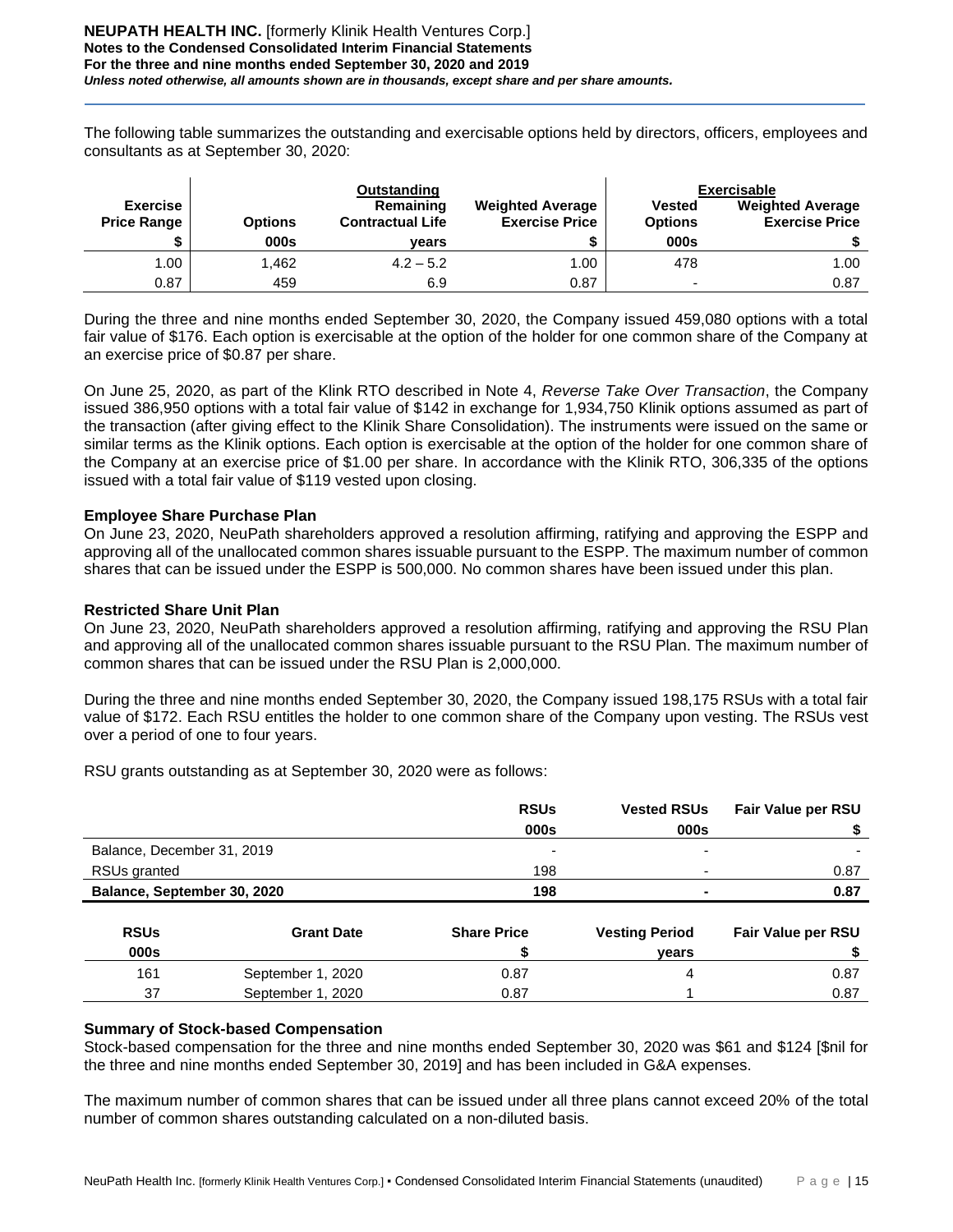# **12. WARRANTS**

On March 24, 2020, the Company extended the maturity dates of certain warrants that were issued in conjunction with convertible debentures, preferred shares and common shares by an additional six months. The maturities were extended in recognition of the additional time it has taken the Company to complete its anticipated go-public transaction. All other terms related to the warrants remain unchanged.

On June 25, 2020, as part of the Klinik RTO described in Note 4, *Reverse Take Over Transaction*, the Company issued 300,000 warrants with a total fair value of \$74 in exchange for 1,500,000 Klinik warrants assumed as part of the transaction (after giving effect to the Klinik Share Consolidation). The instruments were issued on the same or similar terms as the Klinik warrants. Each warrant is exercisable at the option of the holder for one common share of the Company at an exercise price of \$1.00 per share and expire in December 2021.

As at September 30, 2020, the following warrants were outstanding:

|                                                                                     |                                       |                                        |                                                                  |                               |                                  | <b>Fair Value Black-Scholes Model Inputs</b> |                     |  |
|-------------------------------------------------------------------------------------|---------------------------------------|----------------------------------------|------------------------------------------------------------------|-------------------------------|----------------------------------|----------------------------------------------|---------------------|--|
| <b>Type</b>                                                                         | <b>Exercise</b><br><b>Price</b><br>\$ | <b>Warrants</b><br>Outstanding<br>000s | Weighted<br>Average<br>Remaining<br>Contractual<br>Life<br>years | <b>Risk Free</b><br>Rate<br>% | <b>Expected</b><br>Life<br>years | <b>Volatility</b><br>$\%$                    | Fair<br>Value<br>\$ |  |
| Warrants                                                                            | 0.25                                  | 4,480                                  | 5.33                                                             | 0.73                          | $4 - 9$                          | 55.00                                        | 800                 |  |
| Warrants                                                                            | 1.00                                  | 2,000                                  | 0.39                                                             | $1.46 - 2.29$                 | $2 - 3$                          | $42.20 - 60.95$                              | 548                 |  |
| Warrants                                                                            | 1.30                                  | 1,986                                  | 2.22                                                             | $1.47 - 2.29$                 | $2 - 3$                          | $60.95 - 75.14$                              | 357                 |  |
| Warrants                                                                            | 2.00                                  | 1,000                                  | 1.65                                                             | 0.97                          | 2                                | 39.10                                        | 37                  |  |
| Prepaid warrants<br>Warrants issued as a component<br>of convertible debentures and | 0.001                                 | 10.420                                 | 1.40                                                             | 1.89                          | 3                                | 43.18                                        | 9,794               |  |
| <b>Preferred Shares</b>                                                             | 1.00                                  | 1,250                                  | 4.64                                                             |                               |                                  |                                              | 117                 |  |
| Klinik RTO warrants                                                                 | 1.00                                  | 300                                    | 1.17                                                             | 1.52                          | 1.44                             | 50.48                                        | 74                  |  |
|                                                                                     |                                       | 21,436                                 | 2.40                                                             |                               |                                  |                                              | 11,727              |  |

Except for the Klinik warrants issued in connection with the Klinik RTO, the Company did not issue any additional warrants during the three and nine months ended September 30, 2020.

# **13. MANAGEMENT OF CAPITAL**

The Company's capital management objectives are to safeguard its ability to continue as a going concern and to preserve its capital through adapting its strategic efforts and working to optimize revenues from its pain management business. The Company also attempts to raise additional funds through the issuance of debt or equity.

In the management of capital, the Company's definition of capital includes shareholders' deficiency, long-term debt and preferred shares liability, net of cash, which as at September 30, 2020, totalled \$19,862 [December 31, 2019 - \$19,461].

There were no changes to the Company's capital management policy during the three and nine months ended September 30, 2020.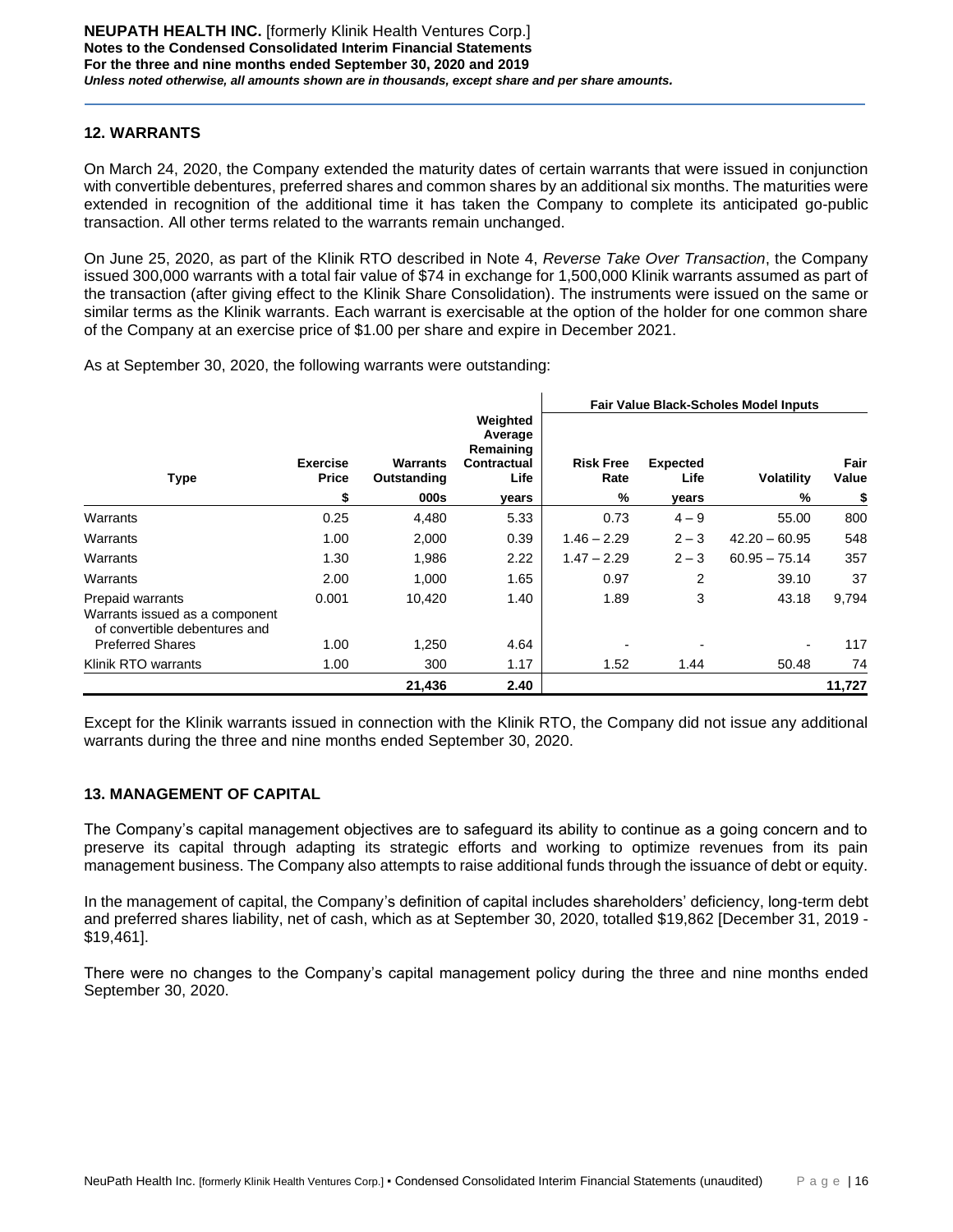# **14. NET CHANGE IN NON-CASH WORKING CAPITAL**

Net change in non-cash working capital consists of:

|                                          | Nine months ended<br>September 30 |          |
|------------------------------------------|-----------------------------------|----------|
|                                          | 2020                              | 2019     |
|                                          |                                   |          |
| Accounts receivable                      | 272                               | (2, 138) |
| Other assets                             | 24                                | (325)    |
| Accounts payable and accrued liabilities | 259                               | 816      |
| Income tax liabilities                   | 396                               | 27       |
| Provisions                               | (667)                             | (758)    |
| Net change in non-cash working capital   | 284                               | (2,378)  |

# **15**. **COMMITMENTS**

The Company leases real property for its clinical and office locations in Canada. The Company is committed, under estimated additional variable rent payment obligations, as follows:

|                        |                   | <b>Additional</b>       |        |           |           |                      |
|------------------------|-------------------|-------------------------|--------|-----------|-----------|----------------------|
|                        | <b>Expiry</b>     | Rent<br><b>Payments</b> | 1 vear | 2-3 years | 4-5 years | More than<br>5 years |
| <b>Clinic Location</b> |                   | S                       | S      | S         | S         | \$                   |
| London                 | June 30, 2025     | 1,069                   | 225    | 450       | 394       |                      |
| <b>Hamilton</b>        | November 30, 2022 | 139                     | 64     | 75        |           |                      |
| Mississauga            | February 28, 2024 | 640                     | 187    | 375       | 78        |                      |
| Oakville               | July 31, 2022     | 87                      | 47     | 40        |           |                      |
| <b>Brampton</b>        | July 31, 2025     | 193                     | 40     | 80        | 73        |                      |
| Toronto                | December 31, 2023 | 172                     | 53     | 106       | 13        |                      |
| Scarborough            | July 31, 2022     | 123                     | 67     | 56        |           |                      |
| Oshawa                 | November 30, 2025 | 315                     | 61     | 122       | 122       | 10                   |
| Ottawa                 | July 31, 2028     | 650                     | 83     | 166       | 166       | 235                  |
|                        |                   | 3,388                   | 827    | 1,470     | 846       | 245                  |

These additional rent payments are variable, and therefore have not been included in the right-of-use asset or lease obligations.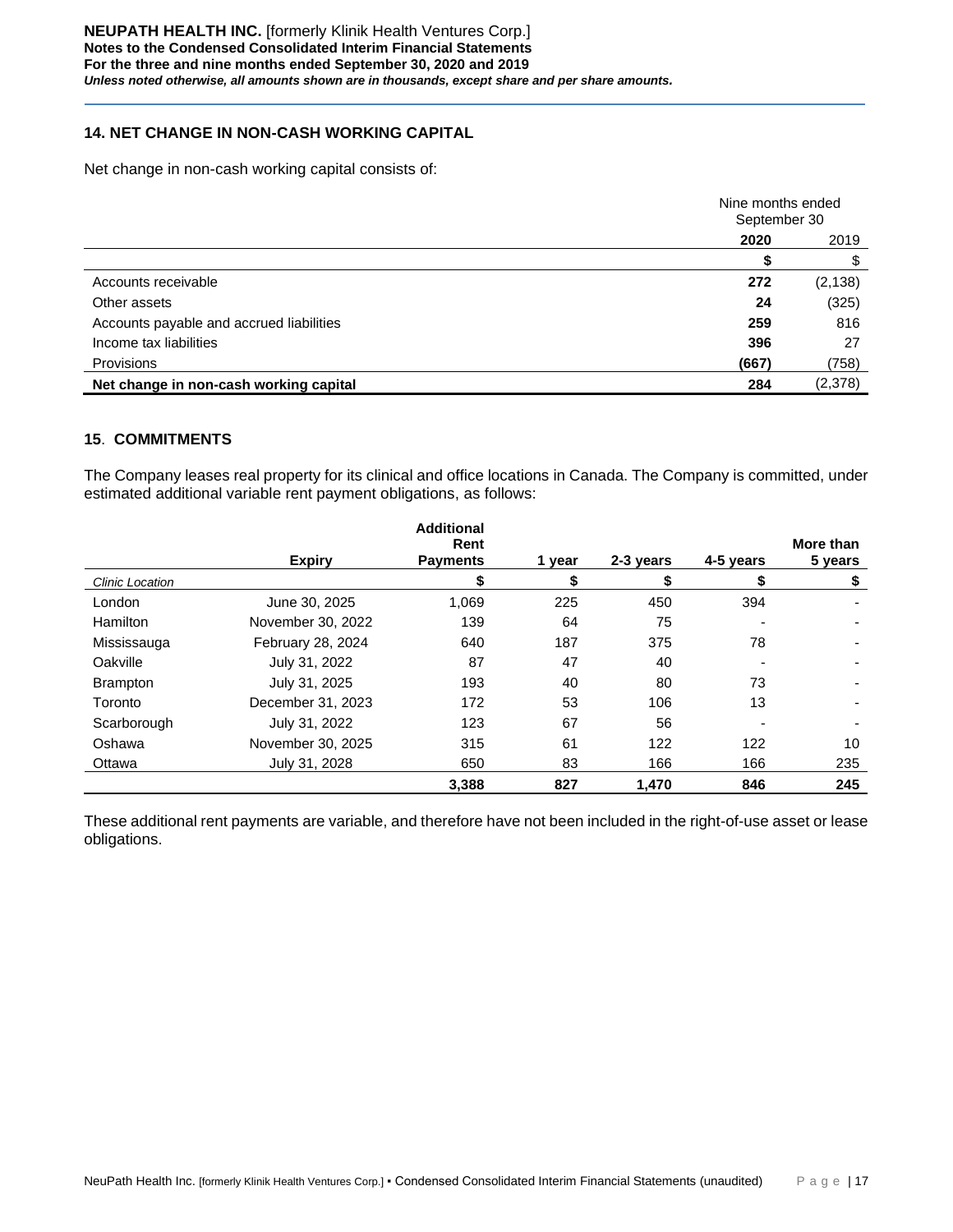# **16. FINANCIAL INSTRUMENTS**

#### **Classification of Financial Instruments**

Financial assets and financial liabilities are measured on an ongoing basis at fair value or amortized cost. The classification of the financial instruments, as well as their carrying values, are shown in the table below:

|                                                | <b>September 30, 2020</b> | December 31, 2019 |
|------------------------------------------------|---------------------------|-------------------|
|                                                | S                         | \$                |
| <b>Financial assets at amortized cost</b>      |                           |                   |
| Cash                                           | 2,338                     | 883               |
| Accounts receivable                            | 6,879                     | 7,151             |
| Total financial assets                         | 9,217                     | 8,034             |
| <b>Financial liabilities at amortized cost</b> |                           |                   |
| Accounts payable and accrued liabilities       | 5,515                     | 5,161             |
| Provisions                                     | 225                       | 892               |
| Due to related parties                         | 3,674                     | 4,226             |
| Preferred shares liability                     |                           | 798               |
| Long-term debt                                 | 4,637                     | 9,775             |
|                                                | 14,051                    | 20,852            |
| Financial liabilities at fair value            |                           |                   |
| Derivative financial liabilities               |                           | 1,175             |
| Conversion feature on preferred shares         |                           | 236               |
|                                                |                           | 1,411             |
| <b>Total financial liabilities</b>             | 14,051                    | 22,263            |

Except for the financial liabilities carried at fair value, the Company's financial instruments are measured at amortized cost and their fair values approximate carrying values.

#### **Financial Instruments**

IFRS 13, *Fair Value Measurements* requires disclosure of a three-level hierarchy that reflects the significance of the inputs used in making fair value measurements. All assets and liabilities for which fair value is measured or disclosed in the financial statements are categorized within the fair value hierarchy, described as follows, based on the lowest level input that is significant to the fair value measurement as a whole:

- Level 1 Unadjusted quoted prices at the measurement date for identical assets or liabilities in active markets.
- Level 2 Observable inputs other than quoted prices in Level 1, such as quoted prices for similar assets and liabilities in active markets; quoted prices for identical or similar assets and liabilities in markets that are not active; or other inputs that are observable or can be corroborated by observable market data.
- Level 3 Significant unobservable inputs that are supported by little or no market activity.

The Company reviews the fair value hierarchy classification on a quarterly basis. Changes to the ability to observe valuation inputs may result in a reclassification of levels for certain securities within the fair value hierarchy. The Company did not have any transfer of assets and liabilities between Level 1, Level 2 and Level 3 of the fair value hierarchy during the three and nine months ended September 30, 2020 and 2019.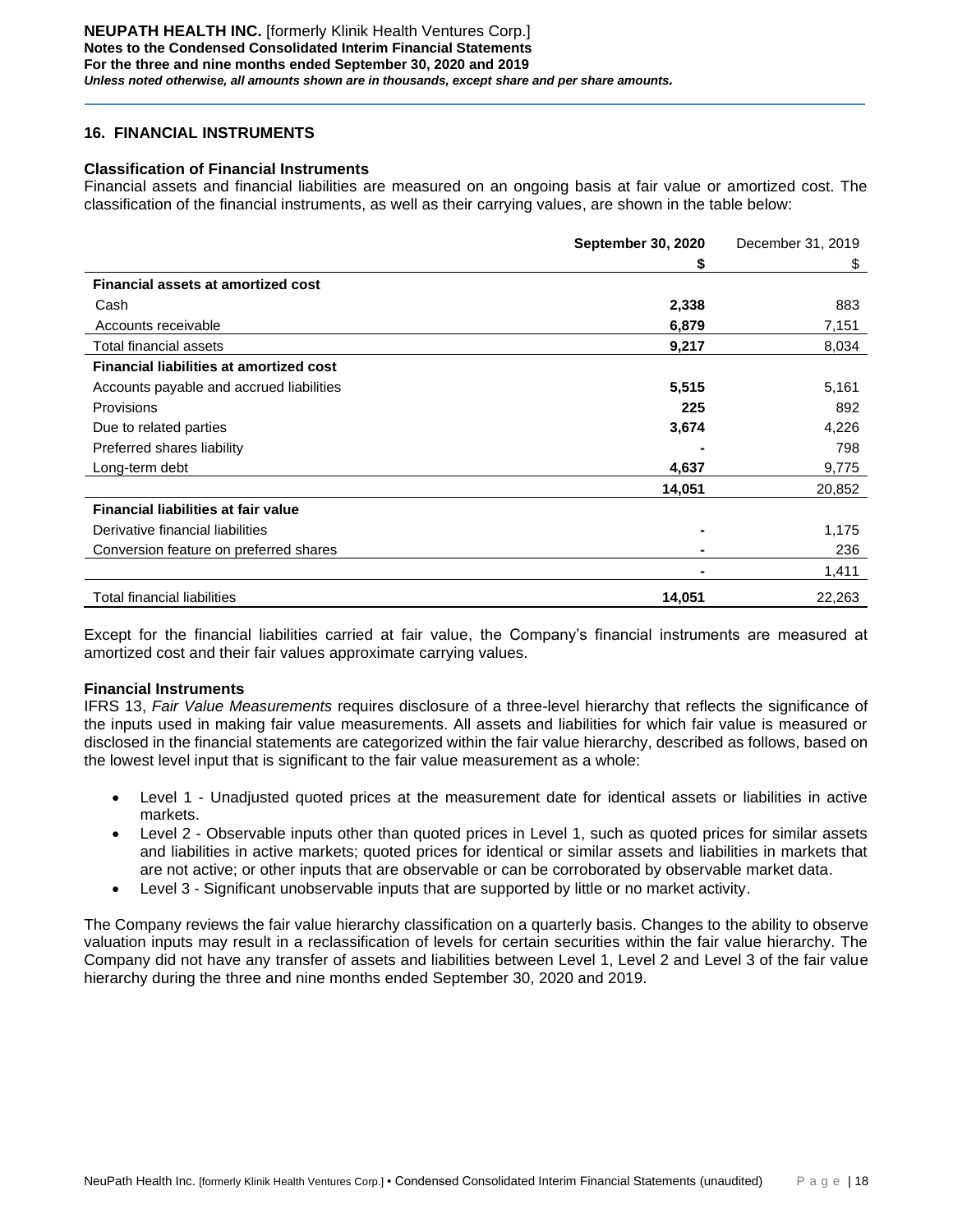Derivative financial liabilities and conversion feature on preferred shares are classified as Level 3 fair value financial instruments on the fair value hierarchy.

|                               | <b>Derivative Financial</b><br><b>Liabilities</b> | <b>Conversion Feature</b><br>on Preferred<br><b>Shares</b> | <b>Total Level 3</b><br><b>Financial</b><br><b>Instruments</b> |
|-------------------------------|---------------------------------------------------|------------------------------------------------------------|----------------------------------------------------------------|
|                               |                                                   |                                                            |                                                                |
| Balance, December 31, 2019    | 1,175                                             | 236                                                        | 1.411                                                          |
| Fair value adjustments        | 507                                               | 102                                                        | 609                                                            |
| Conversion on Liquidity Event | (1,682)                                           | (338)                                                      | (2,020)                                                        |
| Balance, September 30, 2020   | -                                                 | -                                                          |                                                                |

# **Credit Risk**

The Company, in the normal course of business, is exposed to credit risk from its customers. Credit risk is the risk of an unexpected loss if a counterparty to a financial instrument fails to meet its contractual obligations. The Company is exposed to credit risk on its cash and accounts receivable. The Company's objective with regards to credit risk in its operating activities is to reduce its exposure to losses. As the Company does not utilize credit derivatives or similar instruments, the maximum exposure to credit risk is the full amount of the carrying value of its cash and accounts receivable.

The Company's cash is held with three financial institutions in various bank accounts. These financial institutions are major banks in Canada, which the Company believes lessens the degree of credit risk.

As a result of COVID-19, the Company has not noted a significant change in the credit risk of its financial instruments.

# **Risk Factors**

The following is a discussion of liquidity risk and market risk and related mitigation strategies that have been identified. This is not an exhaustive list of all risks nor will the mitigation strategies eliminate all risks listed.

# **Liquidity Risk**

Liquidity risk is the risk that the Company will encounter difficulties in meeting its financial liability obligations as they become due. The Company's objective is to provide for expected cash requirements and accommodate for changes in liquidity needs. The Company manages this risk by managing its capital structure through continuous monitoring of its actual and projected cash flows.

As a result of COVID-19, the Company has reviewed the working capital requirements needed for medical supplies and the additional safety protocols that were implemented to comply with guidelines from the Ontario Government. The Company anticipates that its current cash of \$2.3 million as at September 30, 2020, together with the cash flows generated from operations, will be sufficient to execute its current business plan for the next 12 months.

As at September 30, 2020, the Company's financial liabilities had contractual maturities as summarized below:

|                                          |              | <b>Current</b>      | <b>Non-current</b> |                          |           |
|------------------------------------------|--------------|---------------------|--------------------|--------------------------|-----------|
|                                          | <b>Total</b> | Within 12<br>Months | 1 to $2$<br>Years  | $2$ to 5<br>Years        | > 5 years |
| Accounts payable and accrued liabilities | 5,515        | 5,515               |                    |                          |           |
| Provisions                               | 225          | 225                 | -                  | $\overline{\phantom{0}}$ |           |
| Due to related parties                   | 3,674        | -                   | 3,674              | $\overline{\phantom{0}}$ |           |
| Long-term debt                           | 4,637        | 3,391               | 272                | 974                      |           |
|                                          | 14,051       | 9,131               | 3,946              | 974                      |           |

The Company believes that its current working capital and the net proceeds from financing (See Note 20, *Subsequent Event* for additional information relating to the Company's financing) will be sufficient to satisfy its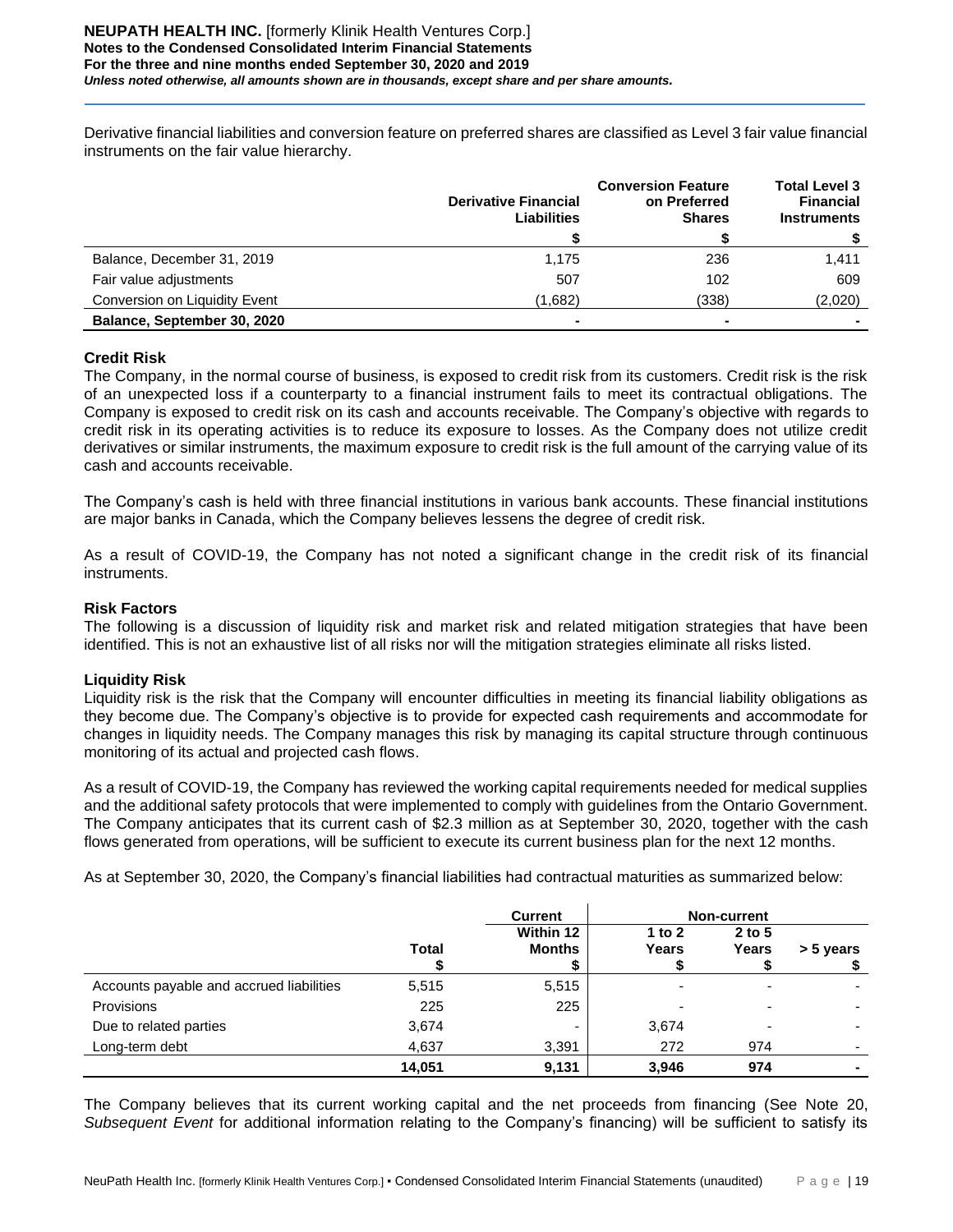current debt obligations, however, the Company's ability to satisfy its non-current debt obligations will depend principally upon its future operating performance. The Company's inability to generate sufficient cash flow to satisfy its debt service obligations or to refinance its obligations on commercially reasonable terms could materially adversely impact the Company's business, financial condition or operating results.

#### **Interest Rate Risk**

Financial instruments that potentially subject the Company to cash flow interest rate risk are those assets and liabilities with a variable interest rate. Only one of the Company's loan facilities included in long-term debt includes a variable interest rate. Accordingly, with respect to the carrying and fair values of interest-bearing liabilities, an assumed 25-basis point increase or decrease in interest rates would not have a significant impact on net loss and comprehensive loss.

Financial assets and financial liabilities that bear interest at fixed rates are subject to fair value interest rate risk. The Company's lease obligations and long-term debt are at fixed rates of interest. Those that are non-interest bearing are carried at amortized cost and calculated using discount rates appropriate to the related debt.

The Company's policy is to minimize interest rate cash flow risk exposures on its long-term financing. The Company's loans and borrowings and lease obligations are at fixed interest rates.

# **17. RELATED PARTY TRANSACTIONS**

The Company's related parties include certain investors and shareholders, subsidiaries and key management personnel.

### **Loans from Related Parties**

The following related party balances were outstanding as at:

|                                       | <b>September 30, 2020</b> | December 31, 2019 |  |
|---------------------------------------|---------------------------|-------------------|--|
|                                       |                           |                   |  |
| Due to Bloom Burton & Co. Inc.        | 3,631                     | 3,577             |  |
| Due to Bloom Burton Development Corp. | 43                        | 43                |  |
| Promissory note                       | -                         | 606               |  |
|                                       | 3.674                     | 4.226             |  |

The amount due to Bloom Burton & Co. Inc. ("BBCI"), a shareholder of the Company, is non-interest bearing, unsecured and due on demand. BBCI has agreed not to call the loan prior to December 31, 2021.

The amount due to Bloom Burton Development Corp. ("BBDC"), a shareholder of the Company, is non-interest bearing, unsecured and due on demand. BBDC has agreed not to call the loan prior to December 31, 2021.

On February 26, 2018, as part of the acquisition of RAM, a promissory note in the amount of \$650 was issued to the vendors as part of the purchase consideration. The promissory note bore interest at 4% per annum and matured on February 26, 2020. A partial repayment was made against the promissory note during 2019 in the amount of \$80. The Company repaid the remaining balance of the promissory note during the three months ended March 31, 2020.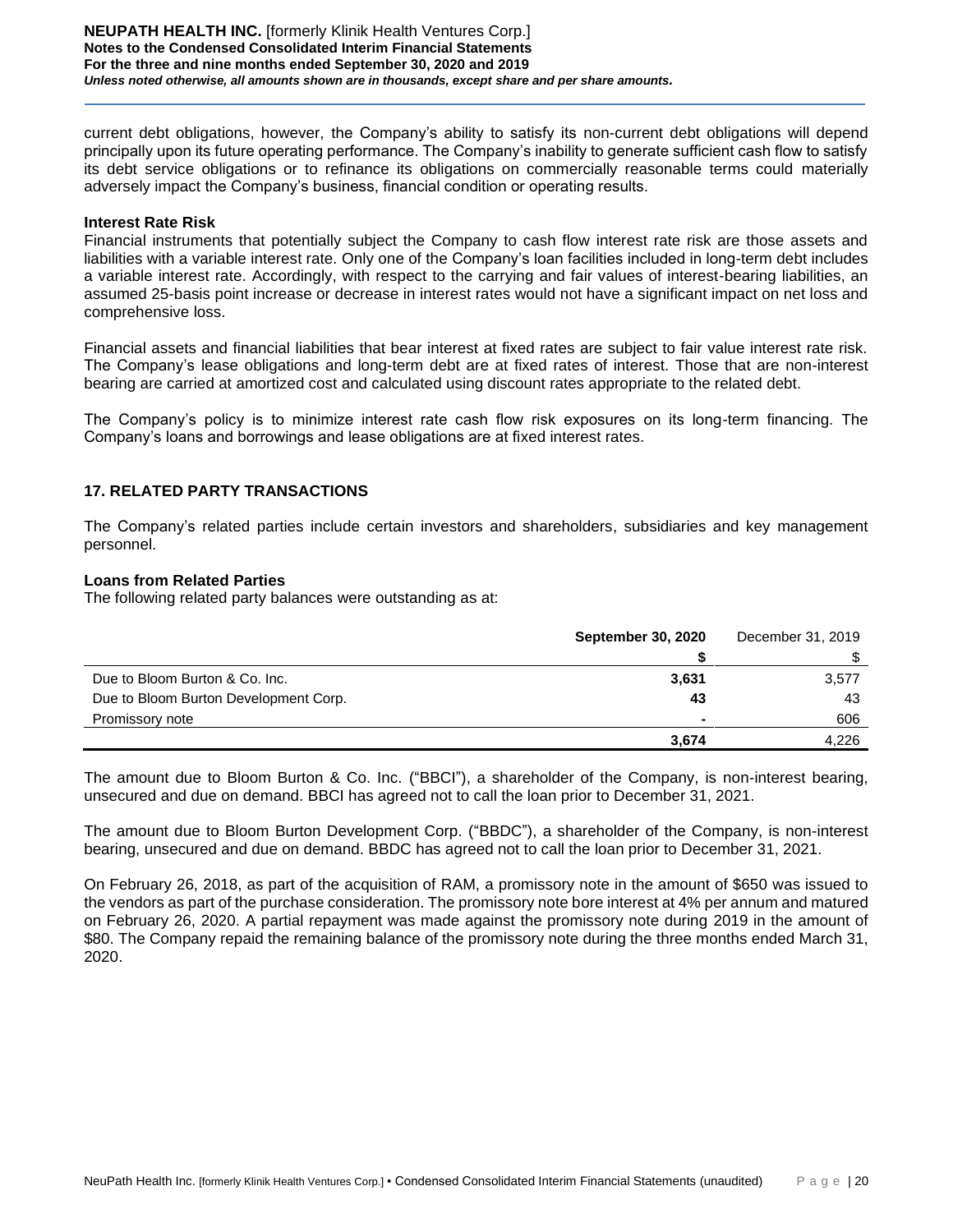# **18. DISAGGREGATED REVENUES**

The Company's revenues are disaggregated by major category:

|                      | Three months ended<br>September 30 |        | Nine months ended<br>September 30 |        |
|----------------------|------------------------------------|--------|-----------------------------------|--------|
|                      | 2020                               | 2019   | 2020                              | 2019   |
|                      |                                    |        |                                   |        |
| Clinic revenue       | 11.434                             | 11.967 | 32,678                            | 34,360 |
| Non-clinic revenue   | 571                                | 702    | 2,151                             | 2,235  |
| <b>Total revenue</b> | 12,005                             | 12.669 | 34,829                            | 36,595 |

The Company has one major customer that accounted for 94% and 93% of the Company's total revenue for the three and nine months ended September 30, 2020 [92% for the three and nine months ended September 30, 2019].

# **19. CONTINGENCIES**

# **Litigation**

From time to time, the Company may become involved in litigation which arises in the normal course of business. In respect of claims relating to litigation, the Company believes it has prepared valid defenses, which it continues to adamantly defend and has made adequate provision for the outcomes of such claims in these Condensed Consolidated Interim Financial Statements. The Company believes that no material exposure exists on the eventual settlement of such litigation, beyond settlements for lease terminations, as provided for in these Condensed Consolidated Interim Financial Statements.

# **Harmonized Sales Tax**

From time to time, the Company may be subject to review and audit of its tax filing positions which arises in the normal course of business. As a result of a Harmonized Sales Tax ("HST") audit being carried out by the CRA, the CRA has challenged the Company's filing position over its pain-related medical services and has assessed additional HST amounts owing for 2014 and 2015. During 2019, the additional HST amounts assessed were paid through installments, which the Company expects to recover once the objection has been resolved in the Company's favour and, accordingly, \$1.3 million is included in accounts receivable as at September 30, 2020. During 2019, following the installment payments, the CRA extended the period under the HST audit to include 2016, 2017, 2018 and a portion of 2019. The result of their assessment was that further amounts were owing for the intervening years totalling \$1.6 million (before interest), of which no amounts have been paid to the CRA. The CRA has held back the Company's HST refunds in the amount of \$0.4 million, and therefore the amount outstanding to the CRA as at June 30, 2020, including interest, is \$1.4 million.

The Company believes it has prepared valid defenses and that its filing position is well supported by industry practice and the regulations governing and defining tax exempt medical services. Accordingly, the Company has filed a Notice of Objection to the CRA assessment and believes its defense against these assessments will be successful. The Company has not provisioned any incremental amounts for additional HST liabilities as a result of this exposure. If the Company is not able to defend their position with the CRA and an adverse outcome is rendered, the resulting liabilities would have a material effect on the Company's financial statements.

# **20. SUBSEQUENT EVENT**

#### **Bought Deal**

On November 13, 2020, the Company closed a bought deal financing for gross proceeds of \$12.0 million. After transaction costs and broker fees, the Company received net proceeds of \$10.7 million. The Company issued 13,340,000 units at the price of \$0.90 cents per unit ("Unit").

Each Unit will be comprised of one common share of the Company (a "Common Share") and one-half of one Common Share purchase warrant (each whole Common Share purchase warrant, a "Warrant"). Each Warrant will